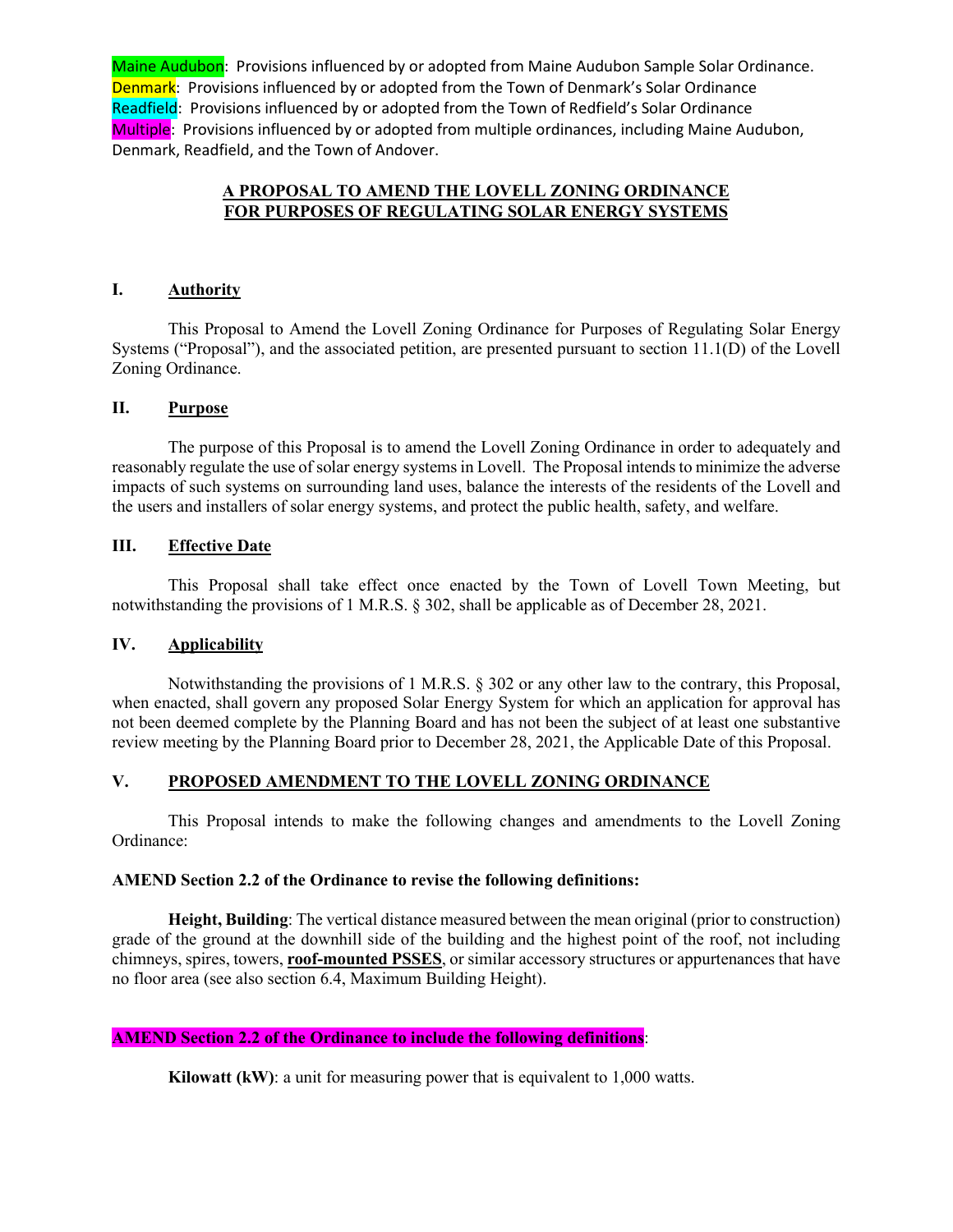**Megawatt (MW)**: a unit for measuring power that is equivalent to one million watts, or 1,000 kilowatts.

**Large Scale Solar Energy Systems (LSSES):** An area of land or other area used for a solar collection system principally used to capture solar energy, convert it to electrical energy or thermal power and supply electrical or thermal power primarily for off-site use. Large Scale Solar Energy Systems may consist of one or more free-standing ground, or roof, or wall mounted solar collector devices or solar related equipment and other accessory structures and buildings including light reflectors, concentrators, inverters, and heat exchangers, substations, electrical infrastructure, transmission lines and other appurtenant structures. LSSES are Solar Energy Systems with a total panel area greater than 21,780 square feet (0.5 acres) on any one lot and less than ten (10) acres on any one lot.

**Mounting**: The manner in which a Solar Energy System is affixed to the ground, a wall, or a roof.

**Personal Scale Solar Energy Systems – Major (PSSES – Major)**: An area of land or other area used for a solar collection system principally used to capture solar energy, convert it to electrical energy or thermal power and supply electrical or thermal power primarily for on-site use. Personal Scale Solar Energy Systems-Major are accessory to the principal use on the parcel, consist of one or more freestanding ground, or roof, or wall mounted solar collector devices or solar related equipment, and are intended to primarily reduce on-site consumption of utility power or fuels. The sale and distribution of excess energy to a public utility for distribution shall be incidental to PSSES-Major and shall not be its primary purpose. PSSES-Major are Solar Energy Systems with a total panel area greater than 1200 square feet and less than 21,780 square feet (0.5 acres) on any one lot.

**Personal Scale Solar Energy Systems – Minor (PSSES – Minor)**: An area of land or other area used for a solar collection system principally used to capture solar energy, convert it to electrical energy or thermal power primarily for on-site use. Personal Scale Solar Energy Systems-Minor are accessory to the principal use on the parcel, consist of one or more free-standing ground, or roof or wall mounted solar collector devices or solar related equipment, and are intended to primarily reduce on-site consumption of utility power or fuels. The sale and distribution of excess energy to a public utility for distribution shall be incidental to PSSES-Minor and shall not be its primary purpose. PSSES-Minor are Solar Energy Systems with a total panel area less than or equal to 1200 square feet on any one lot.

**Solar Array**: Multiple solar panels combined together to create one Solar Energy System.

**Solar Energy**: Radiant energy (direct, diffuse and/or reflective) received from the sun.

**Solar Energy System:** An interconnected assembly of any equipment, products, or devices which use mechanical, physical, or chemical means to collect and convert solar energy into an alternative form of energy. A Solar Energy System includes Solar Energy Equipment and associated, newly-installed transmission lines. A Solar Energy System may be roof-mounted, ground-mounted, or wall-mounted, and may be any of the following sizes: PSSES-Minor, PSSES-Major, and LSSES

**Solar Panel:** That part or portion of a solar energy system containing one or more receptive cells or modules, the purpose of which is to convert solar energy for use in space heating or cooling, for water heating and/or for electricity.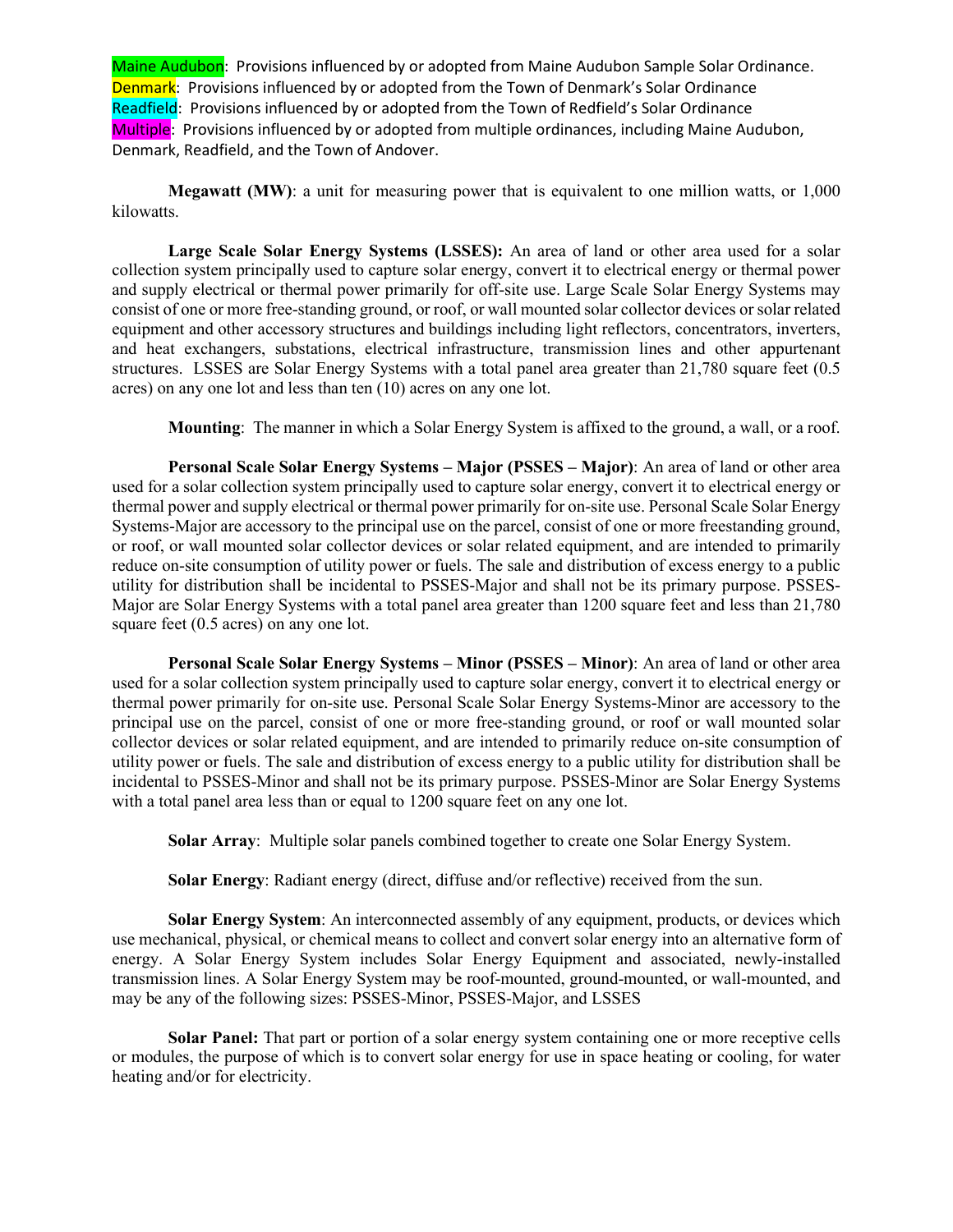**Solar Related Equipment:** The parts and components of a Solar Energy System. These parts and components include: any solar photovoltaic cell, module, panel, or array; any solar hot air or water collector device panels; lines, pumps, batteries, mounting brackets, framing, foundations, or other similar components; and, other structures used for or intended to be used for collection of solar energy.

| <b>Land Use</b>            |   | MR | R | R <sub>5</sub> | LC | <b>CI</b>     | RP | <b>SLR</b> | <b>SP</b> | <b>APO</b> |
|----------------------------|---|----|---|----------------|----|---------------|----|------------|-----------|------------|
| Solar Energy Systems       |   |    |   |                |    |               |    |            |           |            |
| PSSES-Minor (Wall or Roof) | D | D  | P | D              | D  | D             | D  | D          | P         | P          |
| PSSES-Minor (Ground)       | P | P  | P | D              | р  | D             | N  |            | N         | N          |
|                            |   |    |   |                |    |               |    |            |           |            |
| PSSES-Major (Wall or Roof) | P | P  | P | D              | D  | D             | D  | D          | P         | P          |
| PSSES-Major (Ground)       | P | P  | P | D              | p  | P             | N  | N          | N         | N          |
|                            |   |    |   |                |    |               |    |            |           |            |
| <b>LSSES</b>               | N | N  | N | N              | N  | $\mathcal{C}$ | N  | N          | N         | $N^2$      |
|                            |   |    |   |                |    |               |    |            |           |            |

## **AMEND the Land Use Table in Section 6.2 of the Ordinance as follows:**

<sup>5</sup> Notwithstanding any other provisions in this Ordinance related to the Aquifer Protection Overlay District, a wall, roof, or ground-mounted LSSES shall be a conditional use in any Commercial Industrial District.

**AMEND Article 8 ("Performance Standards, Specific Activities and Land Uses") of the Ordinance to include a new section 8.24, entitled "Solar Energy Systems," for purposes of regulating all solar energy systems in Lovell.**

# **8.24. Solar Energy Systems.**

**A. Purpose.** This section is designed and intended to regulate the development and installation of solar energy systems in the Town of Lovell. It is intended to balance the interests of the residents of the Town of Lovell and the users and installers of all solar energy systems by providing clear standards for the siting, design, construction, operation, monitoring, modification, and removal of such systems, and to address public safety. These standards are also intended:

1. To minimize the adverse impacts of solar energy systems on surrounding land use, including: visual impacts, environmental impacts, impacts to historically significant areas, health and safety impacts, and property value impacts;

- 2. To allow the Town to protect the public health, safety, and welfare;
- 3. To support the goals and policies of the Town's Comprehensive Plan; and,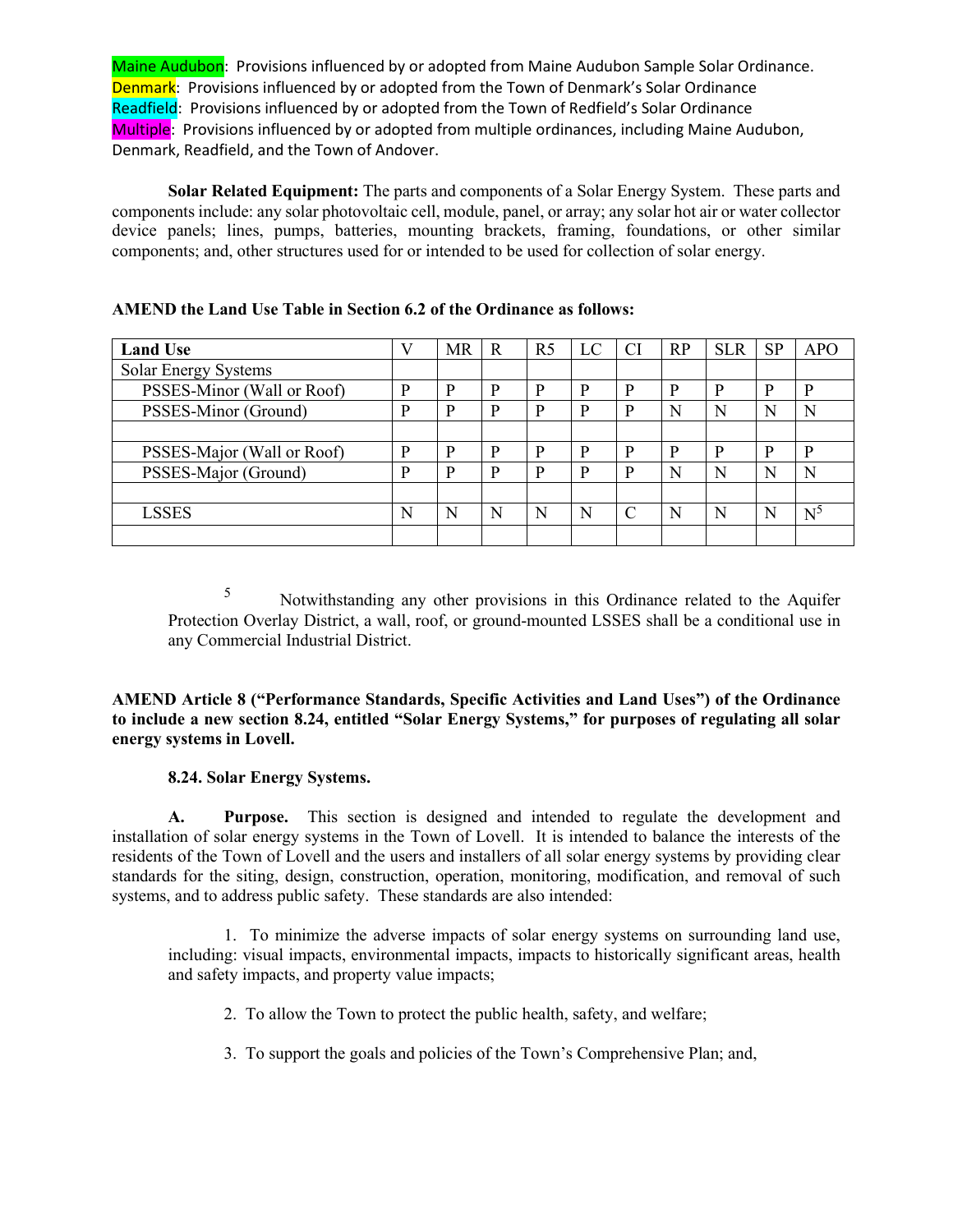4. To provide for the decommissioning and removal of solar panels and associated transmission lines which are no longer being used for energy generation and transmission purposes.

### **B. Permits Required**

1. **LSSES.** All new Large-Scale Solar Energy Systems (LSSES) and associated solar equipment lines shall be a Conditional Use in any Commercial Industrial District. LSSES shall not be a permitted use in any other District. A LSSES must conform to the requirements of this section. The requirements of this section are in addition to the requirements for conditional use permits generally. To the extent that this section conflicts with other requirements for conditional use permits, the more restrictive requirements shall control. LSSES are not permitted in any Resource Protection, Stream Protection, or Shoreland Limited Residential District.

2. **PSSES**: All PSSES shall be permitted as a use by right in all zoning districts and shall require a building permit from the Code Enforcement Officer, except that:

a. No ground-mounted PSSES shall be constructed or installed in any Resource Protection, Stream Protection, Shoreland Limited Residential, or Aquifer Protection Overlay Districts.

b. PSSES-Minor with an aggregate collection and/or focusing area of 100 square feet or less are exempt from this Ordinance except that minimum yard setbacks shall apply and shall be equivalent to the principal structure setback in the underlying zoning district for systems of 10 square feet or more.

c. PSSES-Minor with an aggregate collection and/or focusing area of 100 square feet or less do not require a building permit.

3. All PSSES and LSSES shall conform to the requirements of this section and the other applicable provisions of this Ordinance. Whenever the requirements of this section are inconsistent with the requirements of this Ordinance, any other Ordinance, or code or statute, the more restrictive requirements shall apply.

4. This section shall implement the goals and policies of the comprehensive plan regarding preservation of natural features, landscape and scenic character. Within the areas designated as "Scenic Views" on Map #2 of the Lovell Comprehensive Plan all LSSES and PSSES shall be sited and designed to minimize their impact on the scenic resources of the town.

# 5. Application Fee

a. For any LSSES, the application fee shall be \$10,000. An applicant shall deposit the application fee with the Town at the time the application is filed. All costs incurred by the Town relating to the review and processing of the application, including the cost of services necessary to review an application that are provided by outside engineers, attorneys, planners, environmental specialists, and other consultants or experts shall be billed against the deposit. The applicant shall maintain a minimum of \$5,000 in the account until the review process and construction (if approved) is completed. If the balance in the account drops below \$5,000, the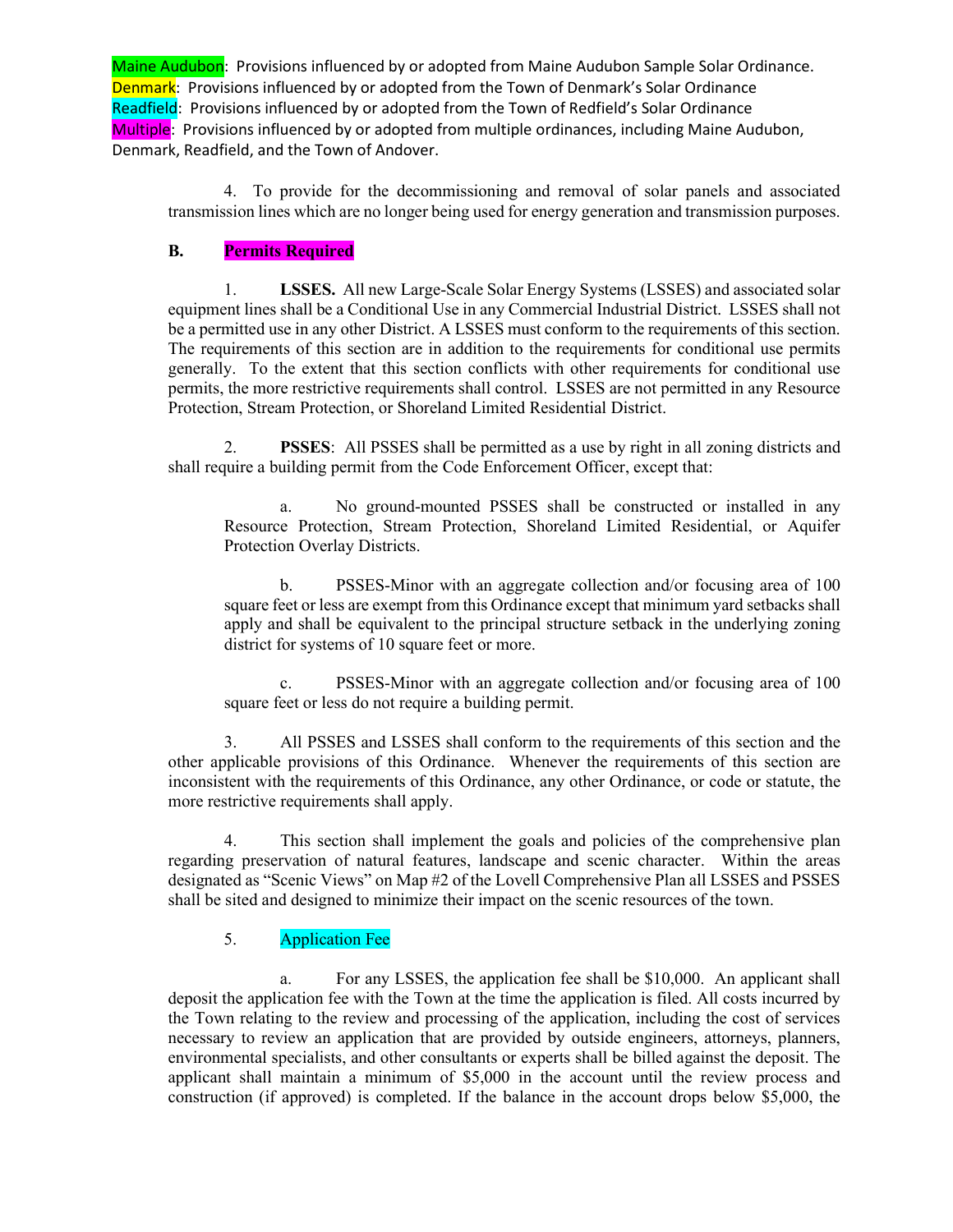applicant shall deposit additional money to bring the account balance to \$7,500 within five (5) business days. The Town will refund any remaining balance in the account within 60 days after the final inspection of the constructed solar energy system. In the event that the account balance is not brought up to \$7,500 within five (5) business days, the LSSES application shall be deemed automatically suspended.

b. For any PSSES-Major, the application fee shall be \$500.

c. Subject to the provisions of section  $8.24(b)(2)$ , subsection (c), the application fee shall be the standard building permit fee.

# **C. Personal Scale Solar Energy Systems – General**

1. PSSES-Minor and PSSES-Major are accessory to the principal use on the parcel, consist of one or more ground, roof or wall-mounted systems, and are intended to primarily reduce on-site consumption of utility power or fuels and may be used to reduce the onsite consumption of utility power or fuels on immediately adjacent lots. The sale and/or distribution of excess energy to a public utility for distribution shall be incidental to any PSSES and shall not be its primary purpose.

2. PSSES constructed prior to the effective date of this Ordinance shall not be required to meet the terms and conditions of this Ordinance. Any physical modification to an existing PSSES whether or not existing prior to the effective date of this Ordinance that materially alters the PSSES shall require approval under this Ordinance. Routine maintenance or like-kind replacements do not require a building permit.

# **D. Personal Scale Solar Energy Systems - Minor (PSSES-Minor)**

1. PSSES-Minor are Solar Energy Systems with a total panel area less than or equal to  $1200$  square feet on any one lot. Subject to section  $8.24(B)(2)(a)$ , PSSES-Minor shall be permitted as a use by right in all zoning districts. No more than one PSSES-Minor shall be permitted on any one lot.

2. All PSSES-Minor shall be placed such that **concentrated solar radiation or glare** does not project anywhere off site.

3. No noise produced by any PSSES-Minor shall be 10 decibels (dB) greater than the preconstruction / existing background level, as measured from any other street or lot.

4. Roof and Wall-Mounted PSSES-Minor:

a. A roof-mounted or wall mounted PSSES-Minor may be located on a principal or accessory building.

b. The total height of a building with a PSSES-Minor shall not exceed the maximum building height specified for principal or accessory buildings within the underlying zoning district.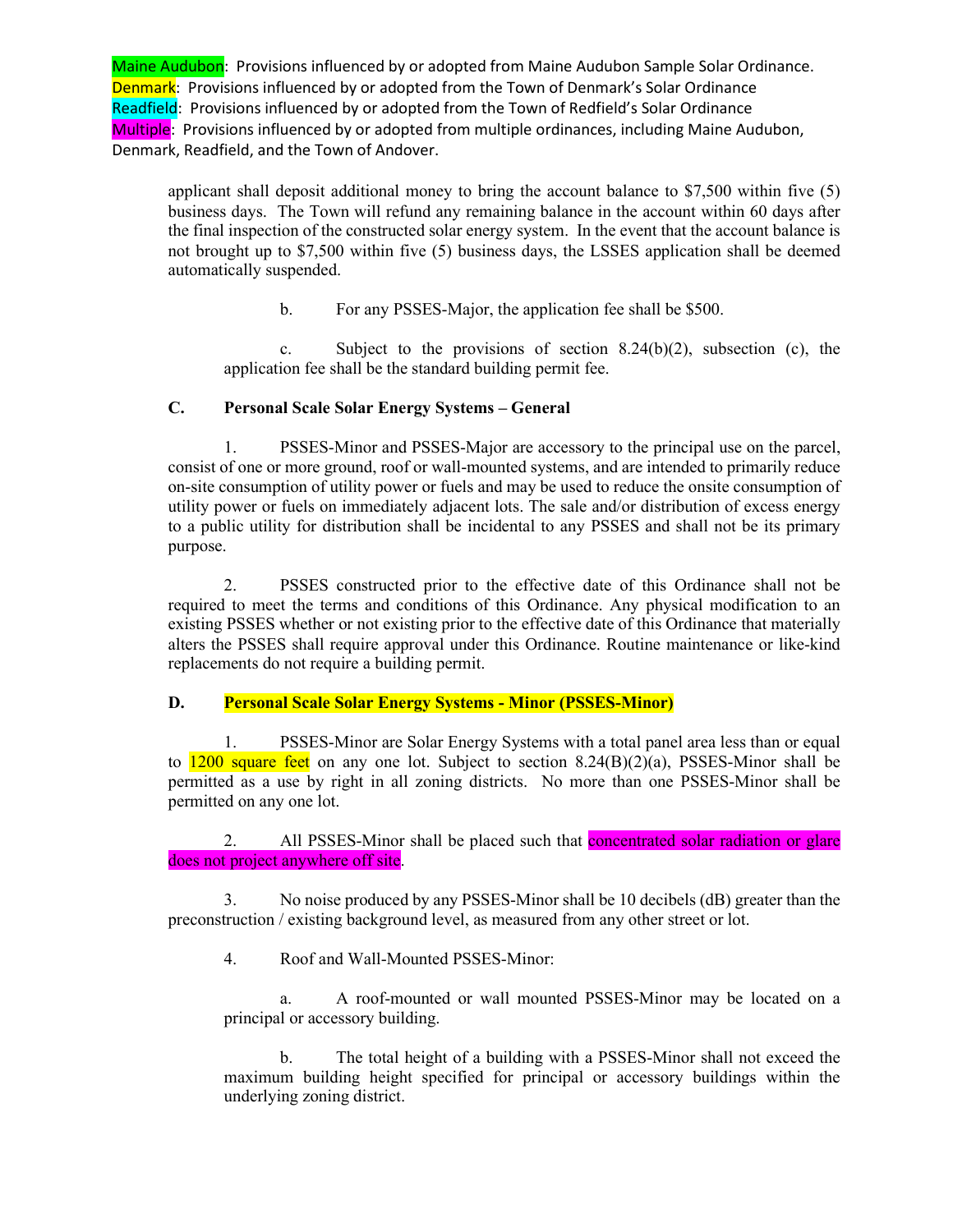> c. Wall-mounted PSSES-Minor shall comply with the setbacks for principal and accessory structures in the underlying zoning districts.

> d. Solar panels shall not extend beyond any portion of the roof or wall edges. For firefighter access, a minimum three (3) foot buffer zone is required from the ridge and one (1) edge of the roof or parapet.

> e. Subject to the provisions of section 8.24(b)(2), subsection (c), any building permit issued for a PSSES-Minor shall be approved by the Code Enforcement Officer. Prior to approval, the Code Enforcement Officer, in consultation with the Fire Chief, shall determine that any roof or wall-mounted PSSES-Minor does not present any unreasonable safety risk to a structure, including but not limited to, weight load, wind resistance, and emergency ingress and egress.

5. Ground Mounted PSSES – Minor

a. Ground mounted PSSES-Minor shall comply with the setbacks for principal and accessory structures in the underlying zoning districts.

The height of ground mounted PSSES-Minor solar panels and related equipment and supports shall not exceed the height requirements of the underlying zoning district.

c. The minimum height of ground mounted PSSES-Minor solar panels shall be 4 feet.

d. Ground mounted PSSES-Minor shall not be placed within any legal easement or right-of-way location or be placed within any storm water conveyance system or in any other manner that would alter or impede storm water runoff from collecting in a constructed storm water conveyance system.

# **E. Personal Scale Solar Energy Systems - Major (PSSES-Major)**

1. PSSES-Major are Solar Energy Systems with a total panel area greater than 1200 square feet and  $less than 21,780$  square feet  $(0.5 \text{ acres})$  on any one lot. No more than one PSSES-Major shall be permitted on any one lot.

2. PSSES-Major shall be permitted as a use by right in all zoning districts and shall require a building permit from the Code Enforcement Officer, except that ground-mounted PSSES-Major shall not be constructed or installed in any Resource Protection, Stream Protection, Shoreland Limited Residential, or Aquifer Protections Overlay Districts.

3. Upon completion of installation, the PSSES-Major shall be maintained in good working order. Failure of the operator or property owner to maintain the PSSES-Major in good working order is grounds for appropriate enforcement actions pursuant to Article X of this Ordinance. Enforcement may include orders for decommissioning and removal.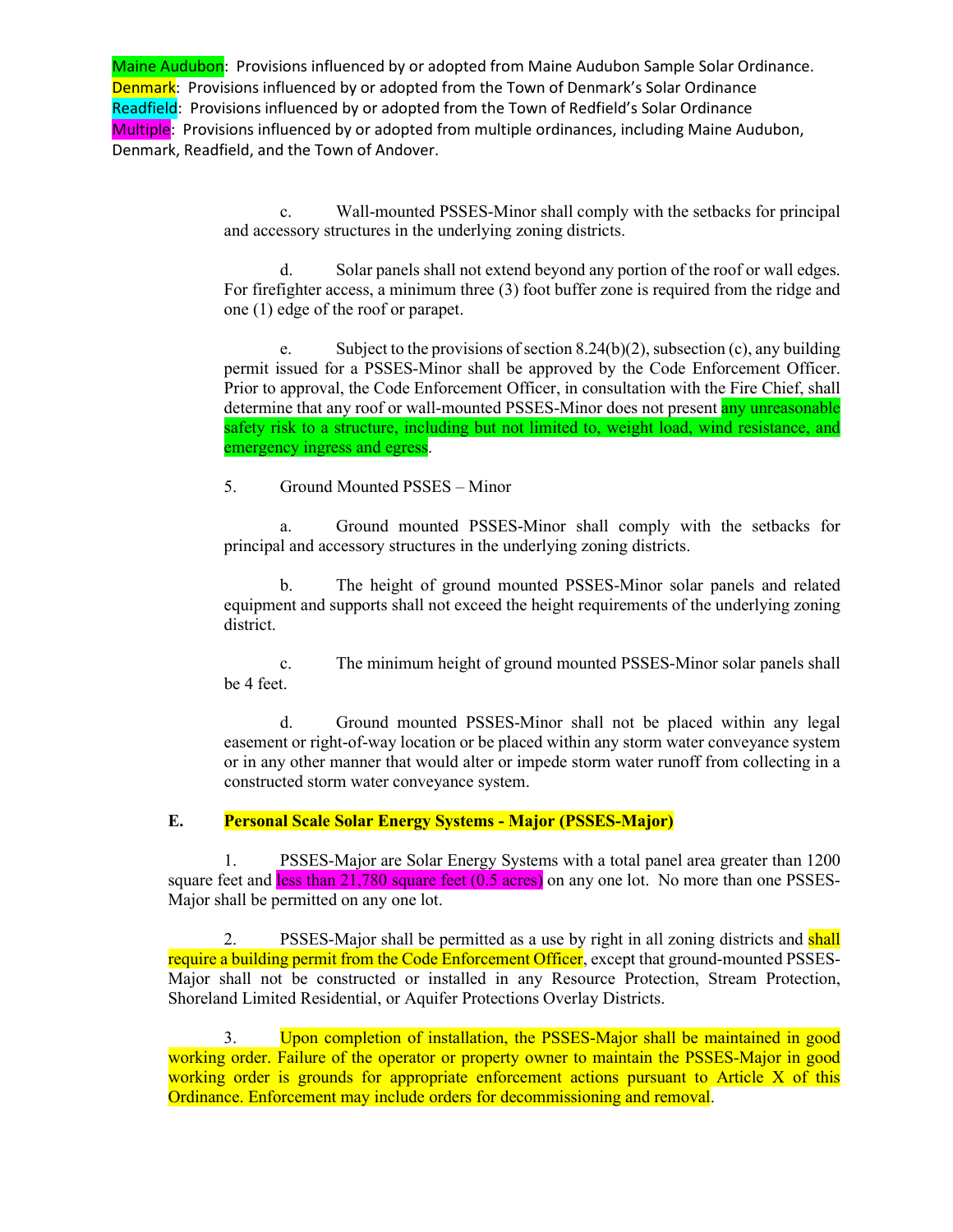4. All on-site, newly-installed utility, collector, or transmission lines connected to a PSSES-Major shall be placed underground.

5. The operator or landowner of a PSSES-Major shall provide, as part of the application filed with the Code Enforcement Officer, written confirmation that, if a connection is planned, the utility company to which the PSSES-Major will be connected has been informed of the customer's intent to install a grid connected system and that the utility company has approved, or conditionally approved of such connection. Off-grid systems shall be exempt from this requirement.

6. No portion of the PSSES-Major shall contain or be used to display advertising. The manufacturer's name and equipment information or indication of ownership shall be allowed on any equipment of the PSSES-Major, provided they comply with the prevailing sign regulations.

7. All PSSES-Major shall be placed such that concentrated solar radiation or glare does not project anywhere off site.

8. No noise produced by any PSSES-Major shall be 10 decibels (dB) greater than the preconstruction / existing background level, as measured from any other street or lot.

9. The issuance of a permit under this Ordinance does not create in the property owner, its, his, her or their successors and assigns in title, or create in the property itself the right to remain free of shadows and/or obstructions to solar energy caused by development or growth of any trees or vegetation on other properties.

# 10. Permit Requirements

a. Zoning and/or building permit applications shall document compliance with this Ordinance and any applicable land use requirements not otherwise covered in this Ordinance and shall be accompanied by drawings showing the location of the system on the building or property, including property lines. Permits must be kept on the premises where the PSSES-Major is constructed.

b. The zoning and/or building permit(s) shall be void if the PSSES-Major, whether new or pre-existing, is moved or otherwise altered, either intentionally or by natural forces, in a manner which causes the PSSES-Major not to be in conformity with this Ordinance.

c. A PSSES-Major must be properly maintained and be kept free from all hazards, including but not limited to, faulty wiring, loose fastenings, being in an unsafe condition or detrimental to public health, safety, or general welfare. In the event of a violation of any of the foregoing provisions, the Code Enforcement Officer shall give written notice specifying the violation to the operator or landowner of the PSSES-Major which includes the required remedy.

### 11. **Decommissioning**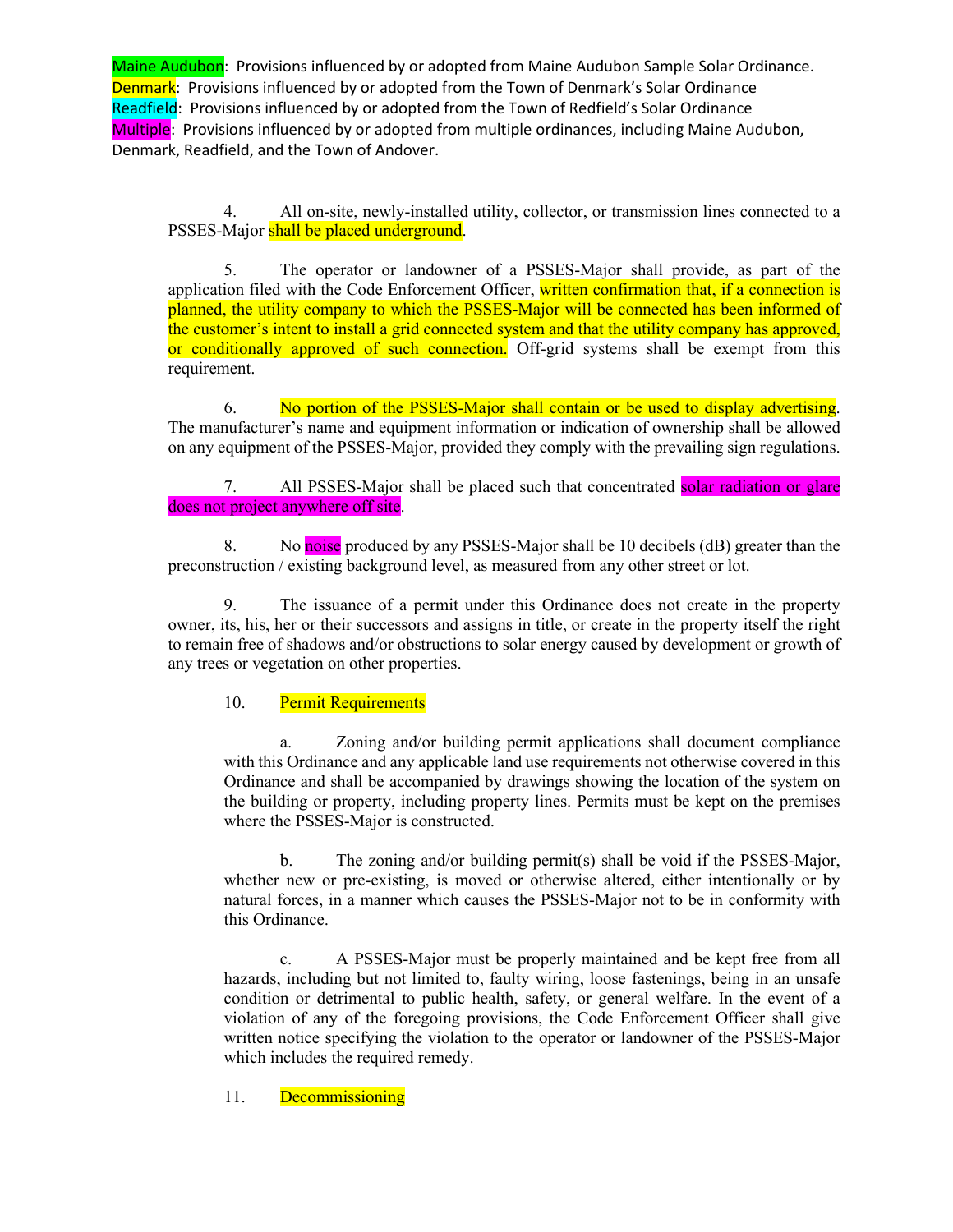> a. Each PSSES-Major and all solar related equipment shall be removed within 12 months of the date when the use has been discontinued, or abandoned, or upon termination of the useful life of same.

> b. A PSSES-Major shall be presumed to be discontinued or abandoned if no electricity is generated by such solar collector for a period of 6 continuous months. See Section 8.24(K) for additional decommissioning considerations.

12. PSSES-Major – Roof and Wall Mounted.

a. A roof mounted or wall mounted PSSES-Major may be located on a principal or accessory building.

b. The total height of a building with a PSSES-Major shall not exceed the maximum building height specified for principal or accessory buildings within the underlying zoning district.

c. Wall mounted PSSES-Major shall comply with the setbacks for principal and accessory structures for the underlying zoning districts in which a PSSES-Major is located.

d. Solar panels shall not extend beyond any portion of the roof or wall edges. For firefighter access, a minimum three (3) foot buffer zone is required from the ridge and one (1) edge of the roof or parapet.

e. Any building permit issued for a PSSES-Major shall be approved by the Code Enforcement Officer, in consultation with the Fire Chief. Prior to approval, the Code Enforcement Officer, in consultation with the Fire Chief, shall determine that any roof or wall-mounted PSSES-Major does not present any unreasonable safety risk to a structure, including but not limited to, weight load, wind resistance, and emergency ingress and egress.

13. Personal Scale Solar Energy Systems - Major (PSSES-Major) – Ground Mounted

a. The minimum yard setbacks shall comply with the setbacks for principal and accessory structures in the underlying zoning district.

b. The height of ground mounted PSSES-Major solar panels and related equipment and supports shall not exceed the height requirements of the underlying zoning district in which a PSSES-Major is located.

c. The minimum clearance height of ground mounted PSSES-Major solar panels shall be 4 feet.

d. **Impervious Coverage.**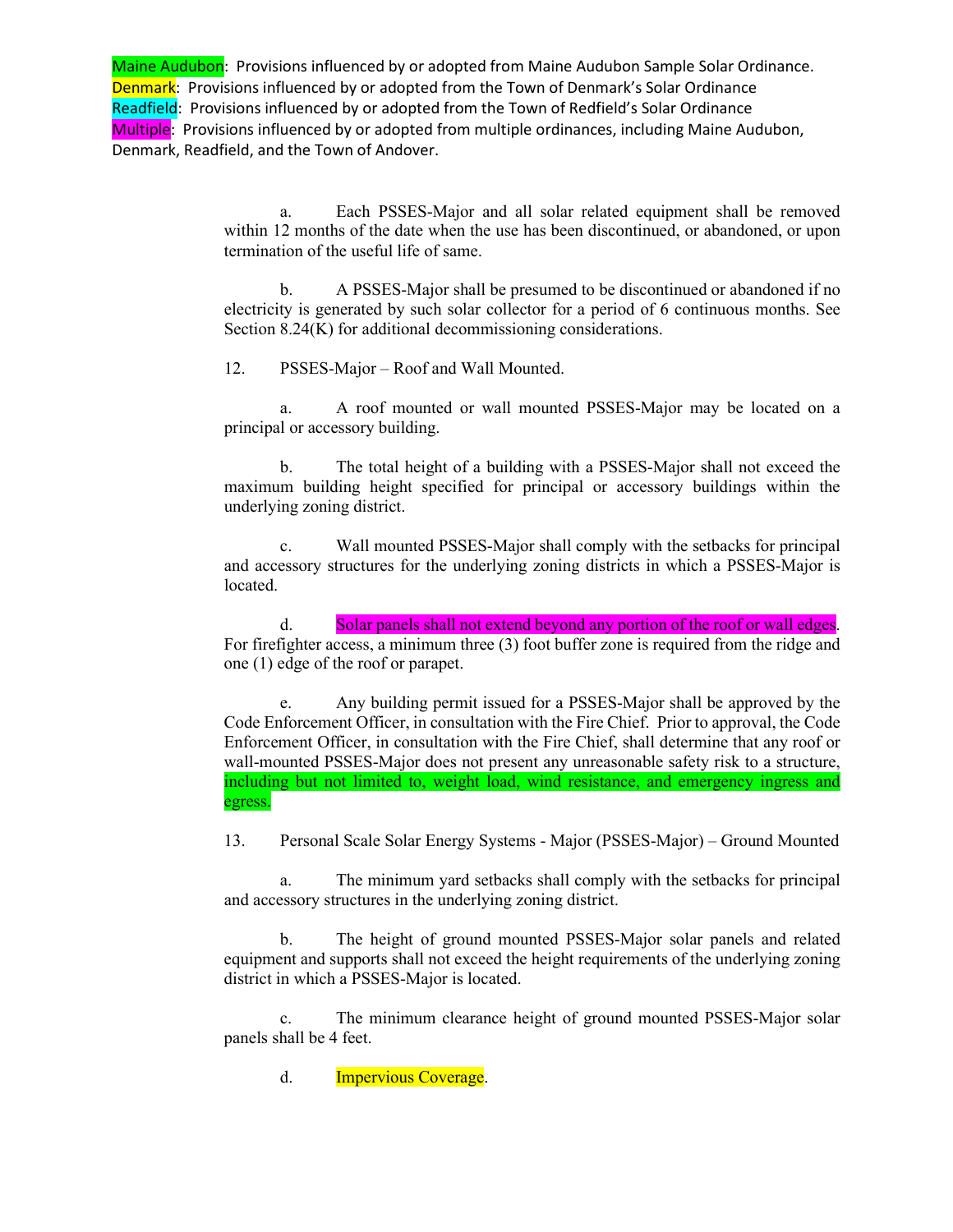> i. The area beneath the ground mounted PSSES-Major is considered pervious cover. However, use of impervious construction materials under the system could cause the area to be considered impervious and subject to the impervious surfaces limitations for the applicable zoning district.

> ii. The surface area of the arrays of a ground mounted PSSES-Major, regardless of the mounted angle of any solar panels, shall be considered impervious and calculated in the lot coverage of the lot on which the system is located.

e. Appropriate safety/warning signage concerning voltage shall be placed at ground mounted electrical devices, equipment, and structures. All electrical control devices associated with the PSSES-Major shall be locked to prevent unauthorized access or entry.

f. Ground-mounted PSSES-Major shall not be placed within any legal easement or right-of-way location or be placed within any storm water conveyance system or in any other manner that would alter or impede storm water runoff from collecting in a constructed storm water conveyance system.

### **F. Large Scale Solar Energy Systems (LSSES)**

1. LSSES are Solar Energy Systems with a total panel area greater than 21,780 square feet  $(0.5 \text{ acres})$  on any one lot and less than ten  $(10)$  acres on any one lot. LSSES shall be a conditional use in any Commercial Industrial District. LSSES shall not be a permitted use in any other District. No Solar Energy System greater than 10 acres shall be permitted.

2. LSSES permitted or constructed prior to the effective date of this Section shall not be required to meet the terms and conditions of this Ordinance. Any physical modification to an existing LSSES, whether or not permitted or existing prior to the effective date of this Section, that materially alters the LSSES and any new LSSES or expansion of a LSSES shall require a Conditional Use Permit from the Planning Board under this Ordinance. Routine maintenance or like-kind replacements do not require a building permit or Planning Board approval.

3. The LSSES layout, design and installation and ongoing maintenance shall conform to applicable industry standards, such as those of the American National Standards Institute (ANSI), Underwriters Laboratories (UL), the American Society for Testing and Materials (ASTM), the Institute of Electrical and Electronics Engineers (IEEE) or other similar certifying organizations. The LSSES layout, design and installation and ongoing maintenance shall also comply with all applicable federal, state, and local codes, including applicable building codes and other applicable fire and life safety requirements.

4. All on-site, newly-installed utility, collector, or transmission lines connected to a LSSES, and all upgraded transmission lines, shall be placed underground. All new-installed utility, collector, or transmission lines, including all upgraded transmission lines, constructed for purposes of delivering energy produced by an LSSES to a grid connection point or substation shall be placed underground.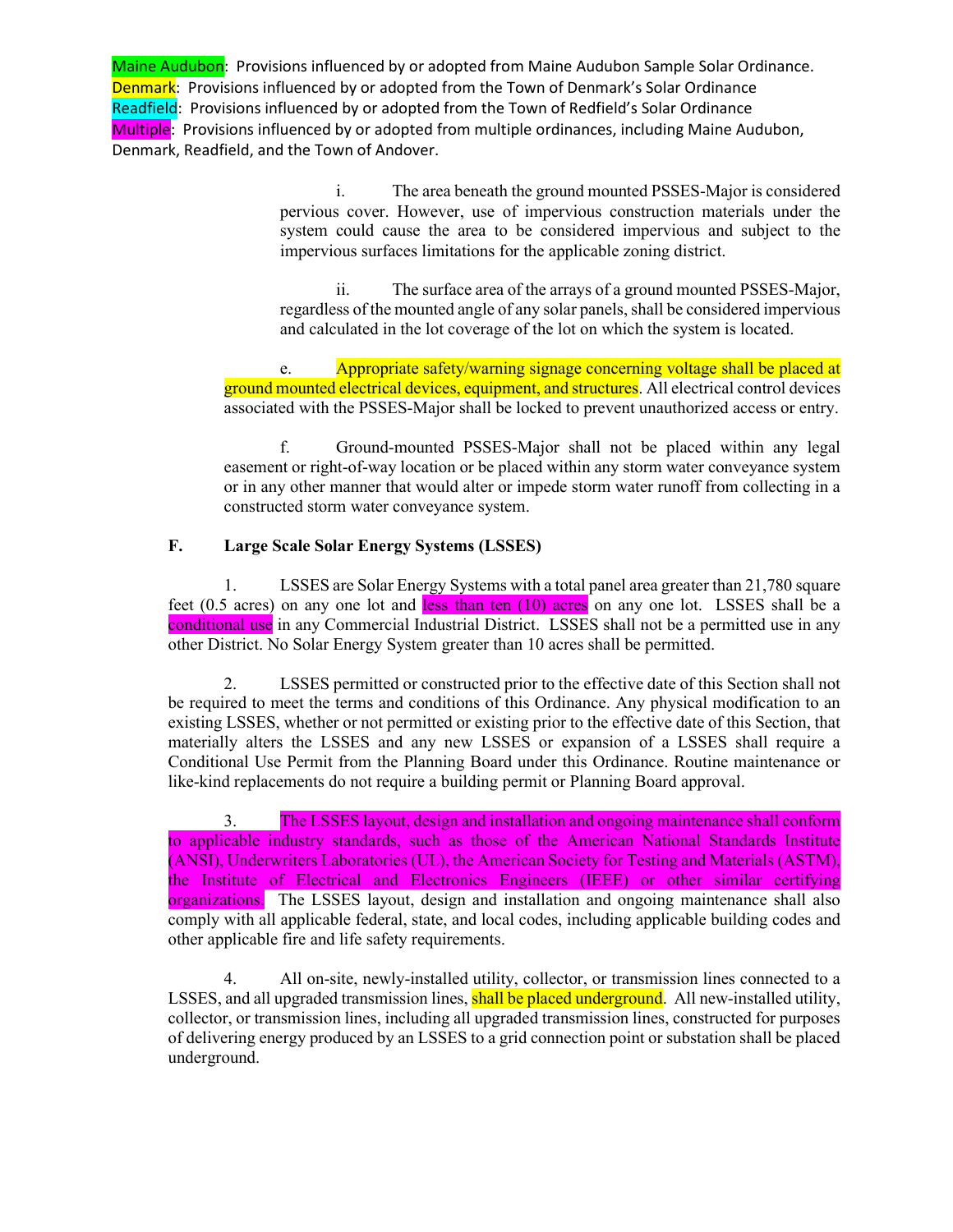5. No portion of any LSSES shall be visible from any lake or other Body of Water, including great ponds, rivers, and streams.

6. The LSSES operator or, if no commercial operator, the landowner shall provide, as part of its application for a Conditional Use Permit, written confirmation from the public utility company to which the LSSES will be connected stating that the company has been informed of the solar facility operator or land owner's intent to install a grid connected system and that it has approved, or conditionally approved of such connection.

7. No portion of the LSSES shall contain or be used to display advertising. The manufacturer's name and equipment information or indication of ownership shall be allowed on any equipment of the LSSES, provided they comply with the prevailing sign regulations.

8. All LSSES shall be placed such that concentrated solar radiation or glare does not project anywhere off site.

9. No noise produced by any LSSES shall be 10 decibels (dB) greater than the preconstruction / existing background noise level, as measured from any abutting street or lot.

10. The LSSES operator or, if no commercial operator, landowner shall ensure that dust control measures are implemented and maintained, including during construction and decommissioning of the LSSES, such that dust emissions in the air do not travel beyond the property lines.

11. No trees, vegetation, or other landscaping, other than that provided for in the application or as a condition of approval of any plan, application, or permit, may be removed or altered for the installation or operation of a LSSES. For any lot on which timber harvesting or related activities has occurred or is occurring, no conditional use permit application for a LSSES shall be filed until one year after the end of any timber harvesting or related activities. Any lot owner conducting timber harvesting or related activities shall submit to the Code Enforcement officer the date on which any timber harvesting or related activities concluded.

12. Proposed site re-grading shall not be excessive and shall be kept to the minimum amount necessary. Unless waived by the Planning Board, any topsoil that must be removed shall be stored and stabilized on-site for future use, including for Decommissioning.

13. At no time will there be any use of herbicides or pesticides without the prior written approval of the Code Enforcement Officer.

14. No fuel or other hazardous material shall be stored on site, except materials associated with storage batteries. Storage batteries shall conform to Federal, State and local requirements.

15. The LSSES operator or, if no commercial operator, landowner shall maintain a phone number and identify a person responsible for the public to contact throughout the life of the project. This information shall be provided to the Town of Lovell and to immediate abutters of the LSSES.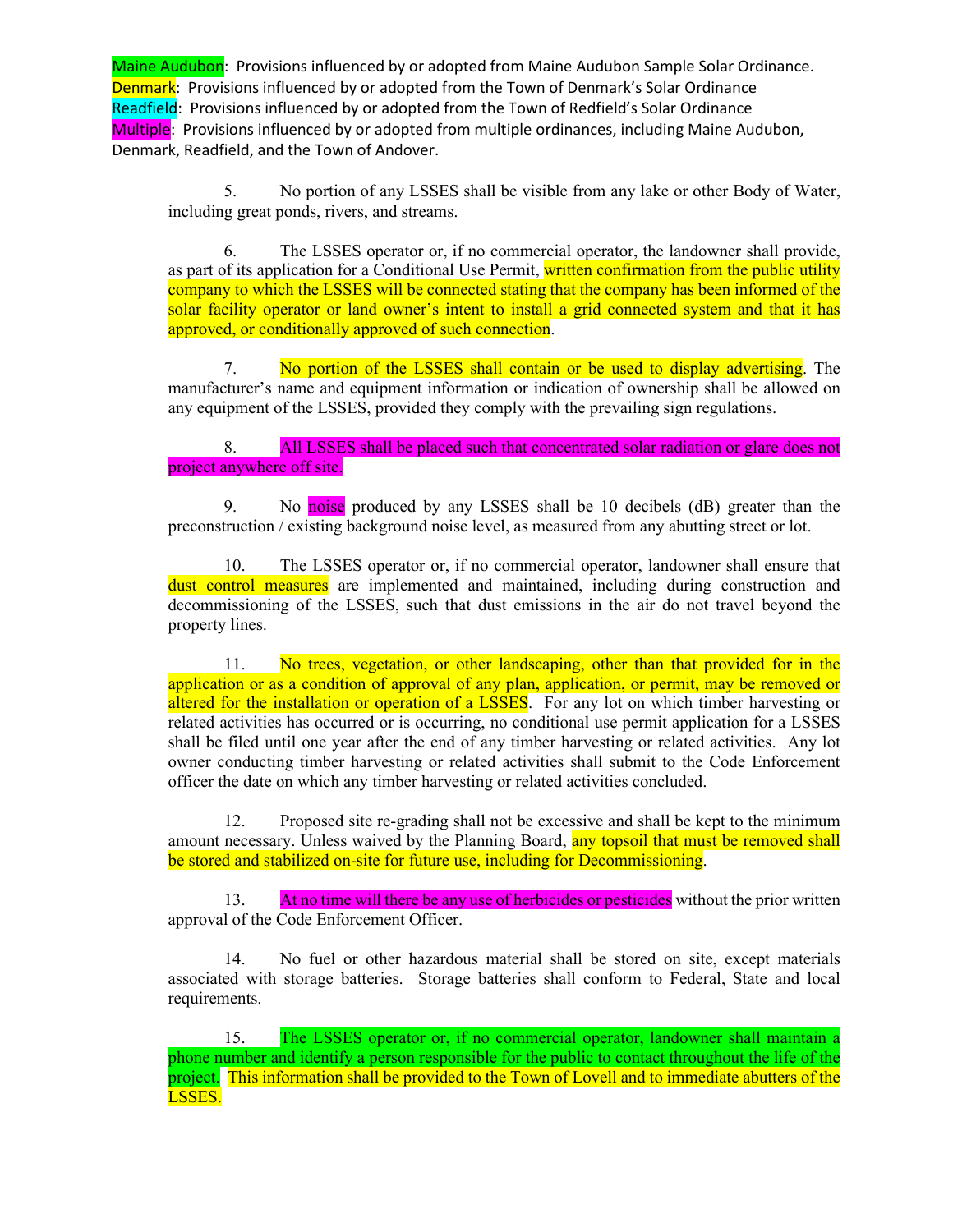16. The issuance of a conditional use permit under this Ordinance does not create in the land-owner, its, his, her or their successors and assigns in title, or create in the property itself, the right to remain free of shadows and/or obstructions to solar energy caused by development or growth of any trees or vegetation on any other property.

### 17. Permit Requirements

a. The installation of LSSES shall be in compliance with all applicable permit requirements, codes, and regulations and this Ordinance.

b. The LSSES operator or, if no commercial operator, the landowner shall repair, maintain and replace the LSSES and related solar equipment during the term of the permit in a manner consistent with industry standards as needed to keep the LSSES in good repair and operating condition.

### 18. Required LSSES Security Fencing

a. All equipment constituting a ground-mounted LSSES, including, but not limited to, solar panels, inverters, battery storage facilities, buildings, structures, and all LSSES Solar Equipment, excepting overhead power and communication lines, shall be completely enclosed by a minimum 8 foot high, black PVC coated (min. 22 mils.) bonded to the core wire chain link fence (min. wire 8 gauge) with top rail with eight (8) foot high, black PVC coated chain link locking gate(s). The entire perimeter of the bottom of the fence shall be elevated at least  $\sin(6)$  inches for small terrestrial animals to pass. This fence shall be the "Required LSSES Security Fencing".

b. Clearly visible warning signs shall be placed at all pad-mounted transformers, inverters, and substations and on the Required LSSES Security Fencing surrounding the LSSES informing individuals of potential voltage hazards.

c. Access points through the Required LSSES Security Fencing shall be locked to prevent unauthorized access or entry.

d. Appropriate safety/warning signage concerning voltage shall be placed at ground mounted electrical devices, equipment, and structures. All electrical control devices associated with the LSSES shall be placed within the Required LSSES Security Fencing (to the extent feasible) and locked to prevent unauthorized access or entry.

19. LSSES Size, Lot Size and Lot Coverage

a. The maximum land area encompassed within the Required LSSES Security Fencing shall be ten (10) acres.

b. The minimum lot size of a LSSES shall meet the requirements of the underlying zoning district.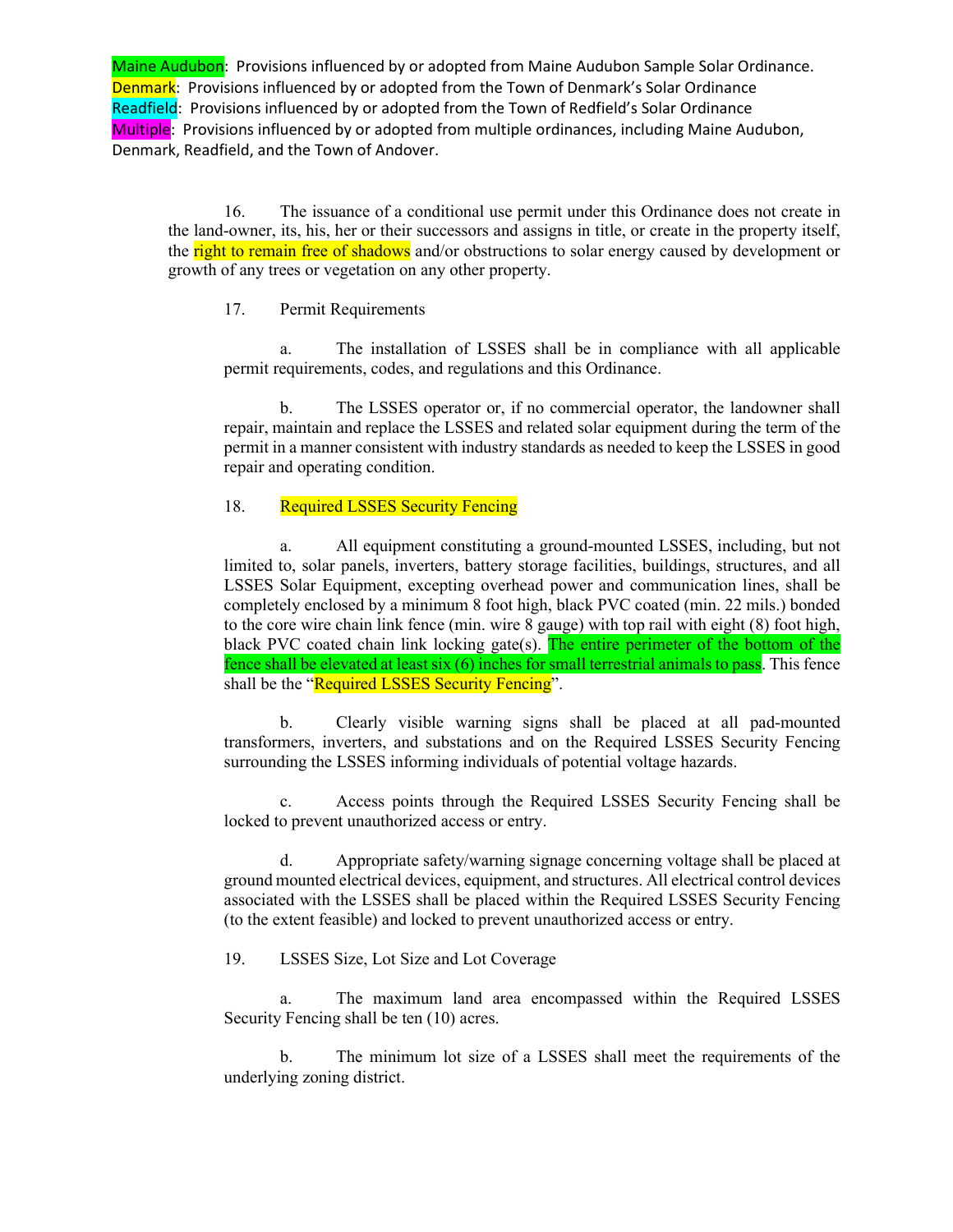> c. The maximum lot coverage for LSSES shall meet the requirements of the underlying zoning district.

> d. Lot coverage for LSSES shall be defined as the percentage of the lot covered by all buildings, driveways, parking areas, other areas where vegetation is removed, and all of the area enclosed within the Required LSSES Security Fencing.

> e. No more than one LSSES shall be installed on a lot or any portion of a lot. LSSES installed on contiguous lots shall not be connected, and no Required LSSES Security Fencing shall extend beyond the perimeter of any one lot.

> f. For purposes of calculating the maximum land area of 10 acres for a LSSES, the acreage of a proposed LSSES on a lot shall include both the acreage on the lot for which approval is sought, plus the acreage of any already-existing LSSES on any contiguous lots.

g. Ground mounted LSSES shall not exceed 15 feet in height.

### 20. **LSSES Setbacks and Buffers**

a. The minimum yard setbacks shall be the greater of the principal structure setbacks in the zoning district, or of the minimum buffer requirements for LSSES.

b. Buffers for LSSES are land areas used to visibly separate LSSES installations from adjacent properties through screening and distance.

c. A minimum 100-foot deep natural, undisturbed buffer shall be maintained along all exterior property lines.

d. The natural buffer shall include a minimum of 25 trees exceeding 2" in caliper at 4 feet above the ground in any 100-foot buffer length as measured at the property line. Where a buffer exceeds 100 feet in depth, the 25 trees standard may be met by including those trees within the first 200 feet of buffer depth.

e. Additional trees shall be provided where necessary to achieve the 25 trees standard. Such additional trees shall be of the same species as existing trees in the immediate area, shall be  $1\frac{1}{2}$ " minimum caliper 4 feet up, and shall be placed to fill in the gaps. The applicant shall further demonstrate that the trees, when mature, will adequately provide a visual buffer to the LSSES.

f. The buffer requirements shall not apply at project vehicular entrance(s), utility rights-of-way, and similar required openings.

g. The ground mounted LSSES shall not be artificially lighted except to the extent required for safety or by applicable federal, state, or local authority.

### 21. **Impervious Cover**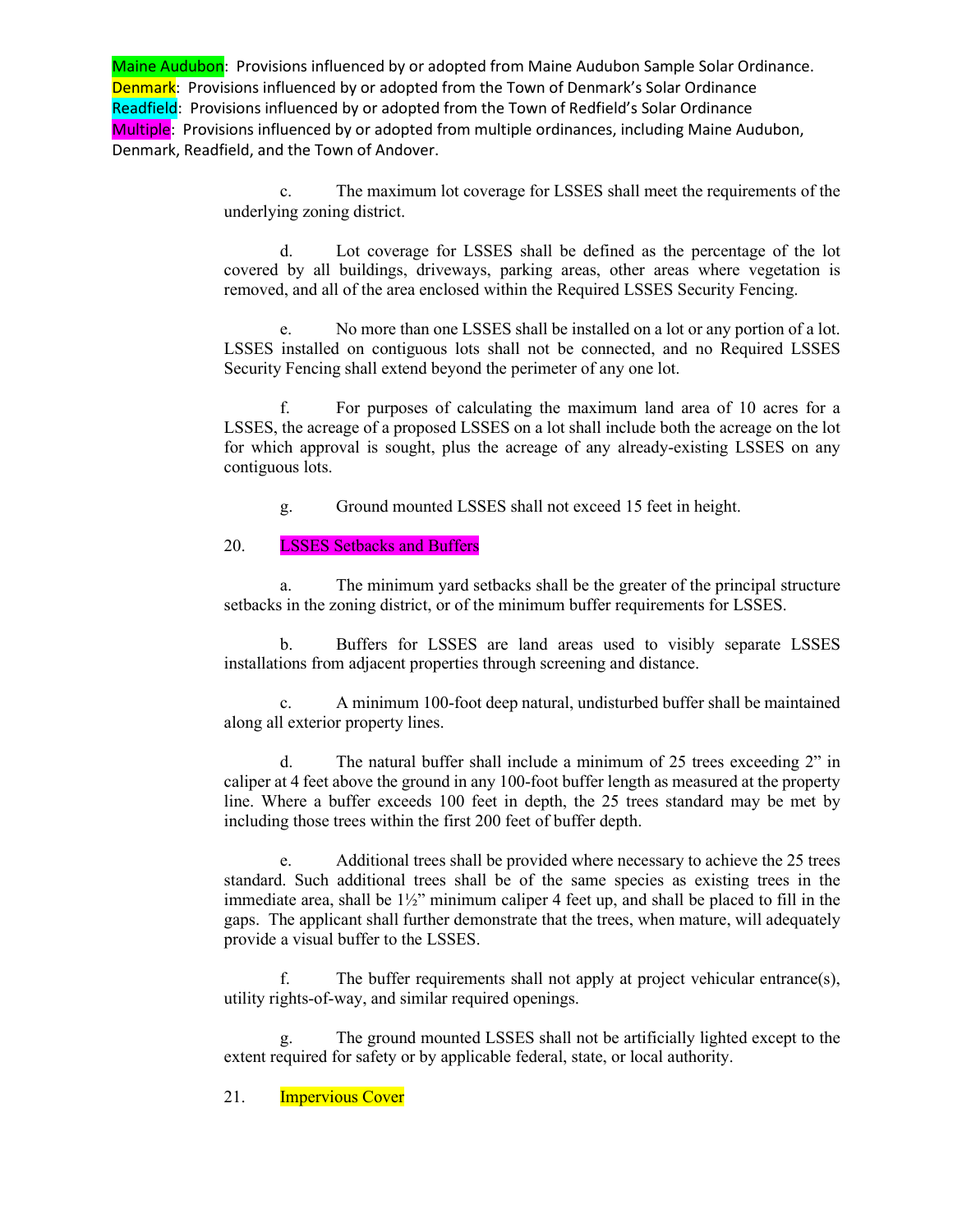> a. The area beneath the ground mounted LSSES is considered pervious cover. However, use of impervious construction materials under the system shall be considered impervious for stormwater management purposes.

> b. The surface area of the arrays of a ground mounted LSSES, regardless of the mounted angle of any solar panels, shall be considered impervious for stormwater management purposes.

22. Access

a. Adequate access, parking, and circulation, as determined by the Planning Board in consultation with the Fire Chief, for service and emergency vehicles shall be provided.

b. At a minimum, a 20' wide all-weather access way must be provided from a public way into the site.

c. The first 50 feet of any access way(s) shall be paved with 3" minimum thickness bituminous concrete including appropriate turning radii areas at the entrance.

d. The access way(s) into, around and through the site, despite the lengths, shall otherwise meet the requirements of roads and driveways in section 7.10 this Ordinance.

### **G. LSSES Conditional Use Permit Application Requirements**

In addition to the requirements in this Section and the other applicable requirements in Article 7 and Article 9.9 of this Ordinance, the following information shall be submitted with an LSSES Conditional Use Permit Application.

1. Evidence that the solar facility operator owns the subject land or has a satisfactory land purchase agreement or lease agreement for all the land associated with the LSSES and, if lease, that the lease agreement remains in effect during the operation of the LSSES.

- 2. Evidence of financial capacity to construct and operate a proposed LSSES.
- 3. Substantive Stormwater management report and plans and details.
- 4. Erosion control narrative, plans, and details.

5. A study or report created for the Planning Board that identifies any endangered or protected species, flora and fauna on site or within one mile of the Required LSSES Security Fencing.

6. Evidence that the project as proposed has been presented to and reviewed by the following agencies: the Maine Natural Areas Program, the Maine Department of Inland Fisheries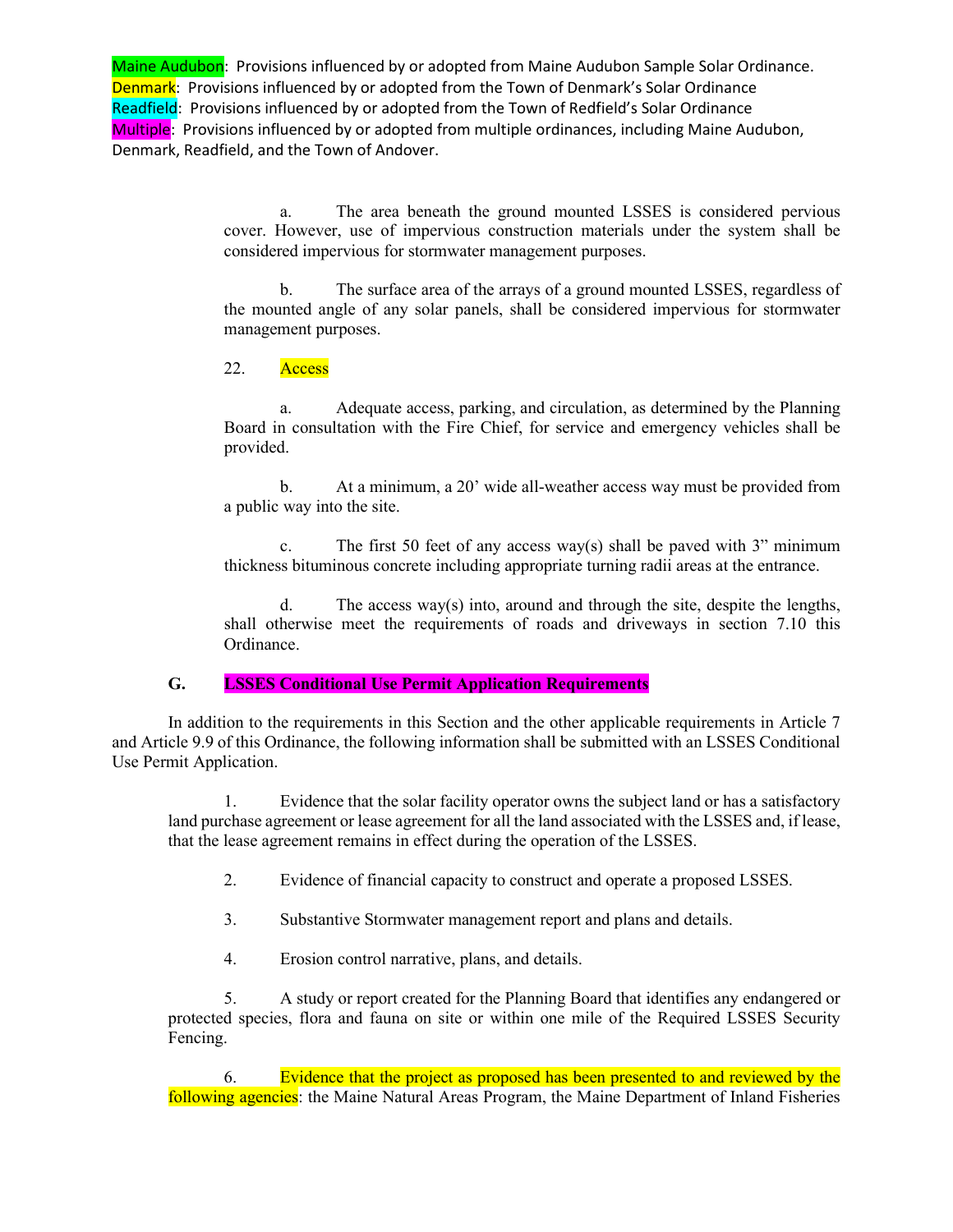and Wildlife, the Maine Historic Preservation Commission, the Maine Department of Transportation, the Maine Department of Agriculture, Conservation & Forestry, and the Maine Department of Environmental Protection. The applicant shall include the written responses from each of the above agencies in its application.

7. A written opinion detailing all required permits for the construction and operation of any proposed LSSES.

8. For all required permits listed in the preceding sub-paragraph, an applicant shall submit with its conditional use application copies of all required permits issued by any and all local, state and federal agencies for both the construction and operation of any LSSES, including any approvals required from other municipalities for uses within their jurisdiction. No LSSES conditional use permit application shall be deemed complete until all required permits have been issued.

- 9. A scaled plan of the LSSES showing:
	- a. Changes to the landscape of the site.
	- b. Grading, vegetation clearing and planting.
	- c. All screening, lighting, structures, and arrays.
	- d. Property line metes and bounds.

e. All water related features onsite and in the vicinity of the Required LSSES Security Fencing, including water courses and bodies, wetlands, flood hazard areas, and vernal pools.

f. Location of all Required LSSES Security Fencing and access roads.

g. All existing tree lines, rock outcroppings, trails, roads, fences, buildings, structures, and foundations.

h. Any and all existing above or below-ground utilities or transmission lines.

i. Location of any deer wintering areas on site and within one mile of the Required LSSES Security Fencing.

10. A Phase I Environmental Site Assessment report and a response narrative from the solar facility operator or landowner of the LSSES on next steps, if any.

11. A table of required and provided zoning dimensional information (e.g. setbacks, lot coverage, height, etc.).

12. Documentation of all Solar Equipment to be used in constructing the LSSES, including manufacturer's specifications and cut sheets.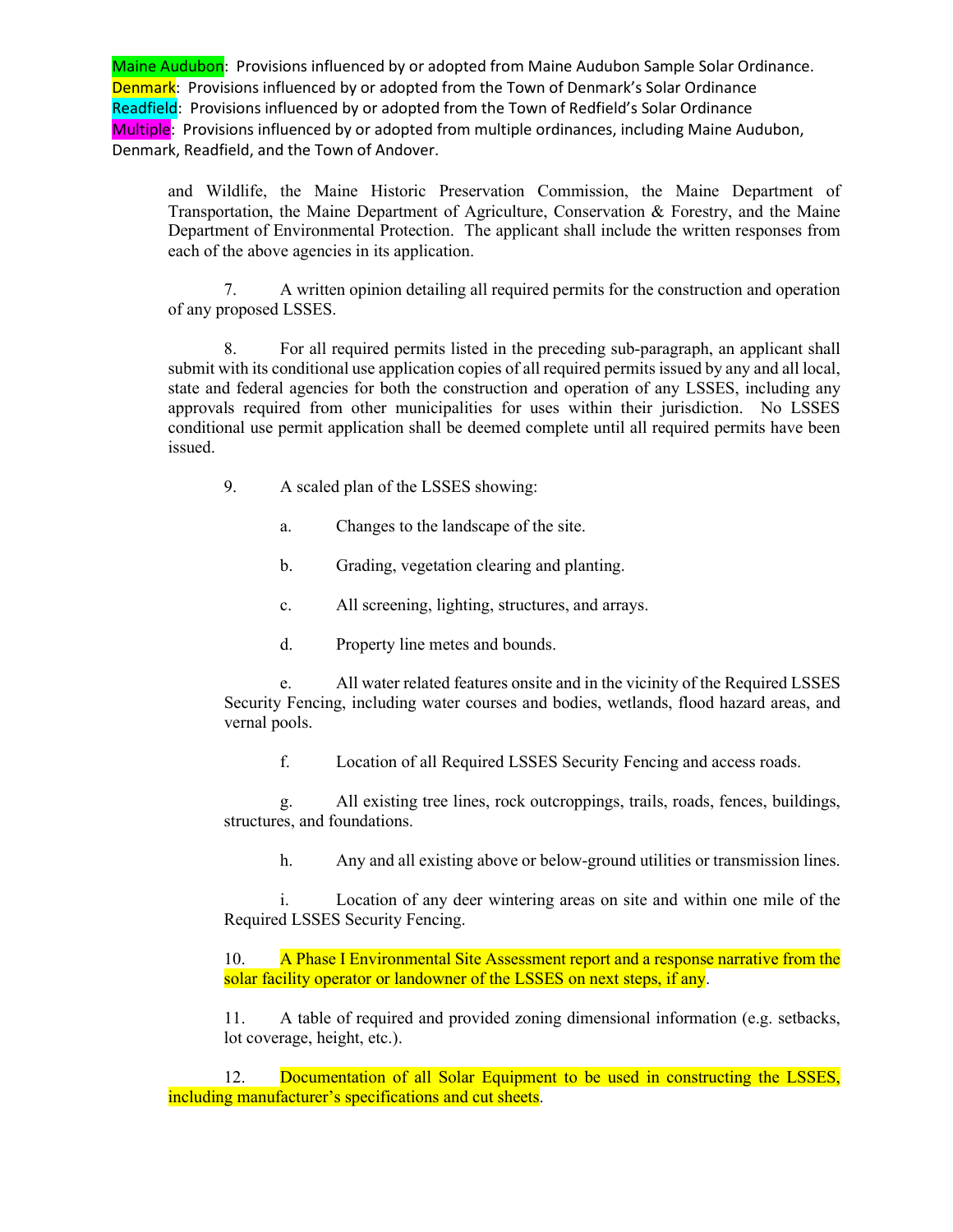13. An explanation of any transmission or distribution lines access or upgrades required to be built as a result of the LSSES, including, but not limited to, route starting and ending points, potential impacts to trees or vegetation, and rights of ways.

14. An explanation of any new or proposed upgrades to electrical substations that are related to the LSSES including, but not limited to, location, screening, setbacks, and noise impacts.

15. Electrical diagram detailing the arrays installations, associated components, and electrical interconnection.

16. A description of the amount of energy to be produced by the LSSES.

17. A complete list and status of other expected state and federal permits needed for construction and operation of the LSSES.

18. A decommissioning plan meeting the requirements of this Ordinance.

19. Written confirmation from the public utility company to which the LSSES will be connected noting that it has been informed of the solar facility operator or landowner's intent to install the proposed grid connected system and that it has conditionally approved of such connection.

20 A written manual or guide presented to the Fire Chief providing clear response information and instructions, including disconnection locations necessary for fire/emergency response.

21. A list of possible or intended dual uses of the property.

22. The Planning Board may waive any of the above submission requirements only when it finds that the required information is not necessary for making a determination.

# **H. LSSES Performance Bond**

1. A performance bond, of form and substance acceptable to the Municipal Officers of the Town of Lovell, shall be prepared and agreed and shall detail the conditions of the bond, the method for release of the entire bond or portions of the Town, and the procedure for the collection by the Town of Lovell. The bond documents shall specifically reference the subject LSSES. The value of the performance bond shall be based on the value of construction as reasonably agreed by the Municipal Officers of the Town of Lovell.

2. The LSSES operator or, if no commercial operator, the landowner shall notify the Code Enforcement Officer in writing if the performance bond is revoked within 30 days of the operator's receipt of notice of same. If the performance bond is revoked for any reason, the operator or landowner shall provide to the Code Enforcement Officer within 90 days a replacement bond that is reasonably acceptable to the Municipal Officers of the Town of Lovell. If an acceptable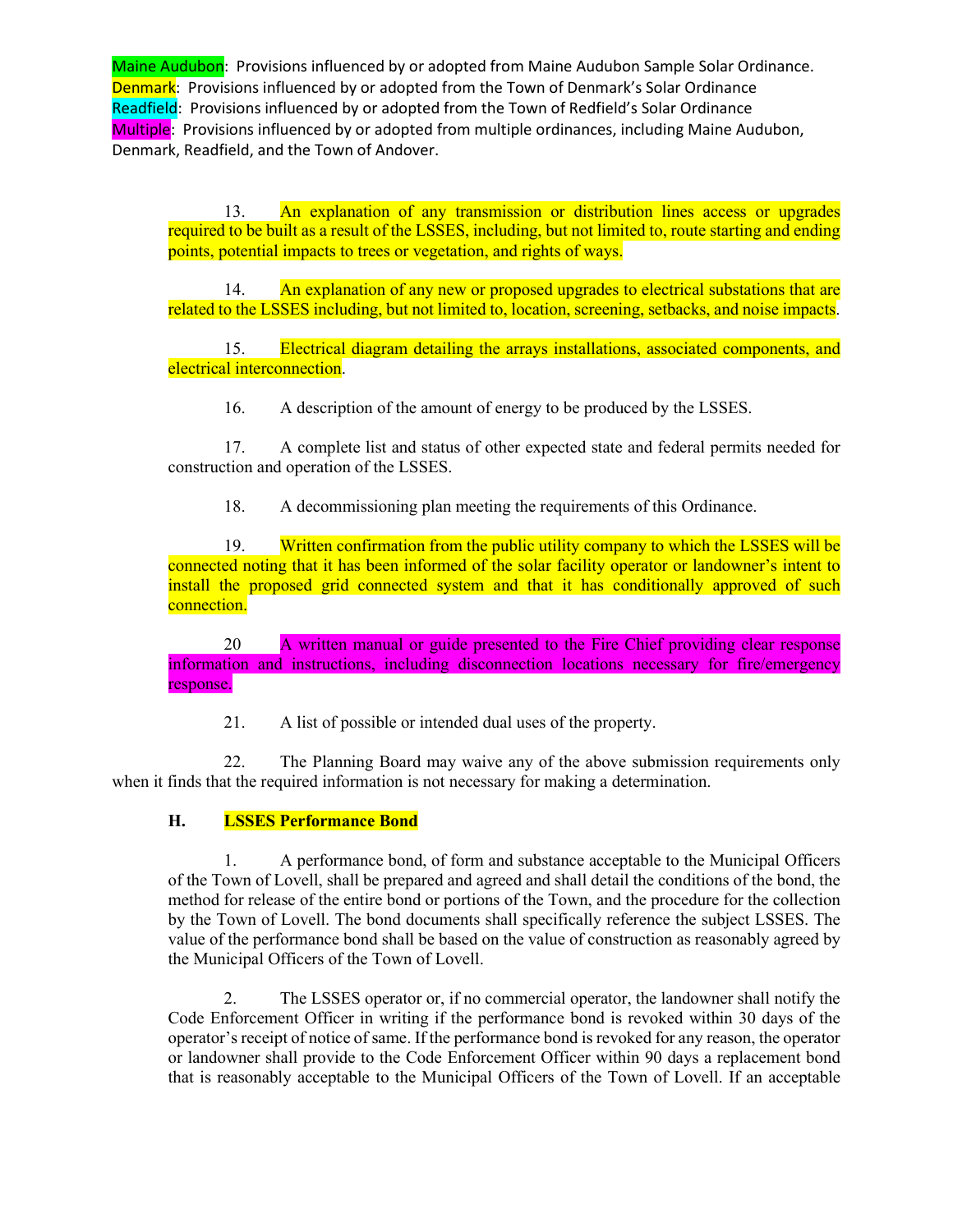replacement bond is not provided within 90 days, any Conditional Use Permit approval(s) for the LSSES shall be void.

# **I. LSSES Certification and Recording**

# 1. As Built Survey and Certification.

a. After completion of all LSSES construction and prior to operation of an energized LSSES, the solar facility operator or landowner shall have an As-Built survey prepared by a Maine licensed Professional Land Surveyor and submitted to the Code Enforcement Officer.

b. The As-Built survey shall include at least actual locations of any structures and their components, above and underground utilities, roads, swales, ditches, detention/retention facilities, Best Management Practices, grading, land and landscaping alterations, or other infrastructure and facilities after construction has been completed.

c. A letter from the Maine licensed Professional Land Surveyor or from a Maine licensed Professional Engineer, shall certify that the solar facility had been constructed in accordance with any Planning Board approvals, including any conditions of approval and any accompanying plans and specifications, or otherwise the letter shall note the significant differences.

d. The Town shall hire the licensed Professional Land Surveyor, or Professional Engineer, and the cost of these services shall be paid by an applicant's application fee.

# 2. Recording

a. If the Planning Board approves, or approves with conditions, a LSSES, the solar facility operator or landowner shall record in the Oxford County Registry of Deeds, a certificate (approved by the Code Enforcement Officer) indicating the name of the current property owner, identifying the lot by reference to the last recorded deed in its chain of title, and indicating that such approval was granted, including any conditions of approval, and the date on which the approval was granted. The approval(s) shall be invalid until the certificate is recorded and shall be void if the certificate is not recorded within 90 days of the date of the final written approval.

### **J. Large Scale Solar Energy Systems (LSSES) - Operations**

# 1. Operations and Maintenance Plan

a. The LSSES operator or, if no commercial operator, the landowner of the LSSES shall provide and maintain, upon Planning Board approval, an Operations and Maintenance plan which shall include measures for maintaining safe access to the installation as well as other general procedures for operational maintenance of the installation.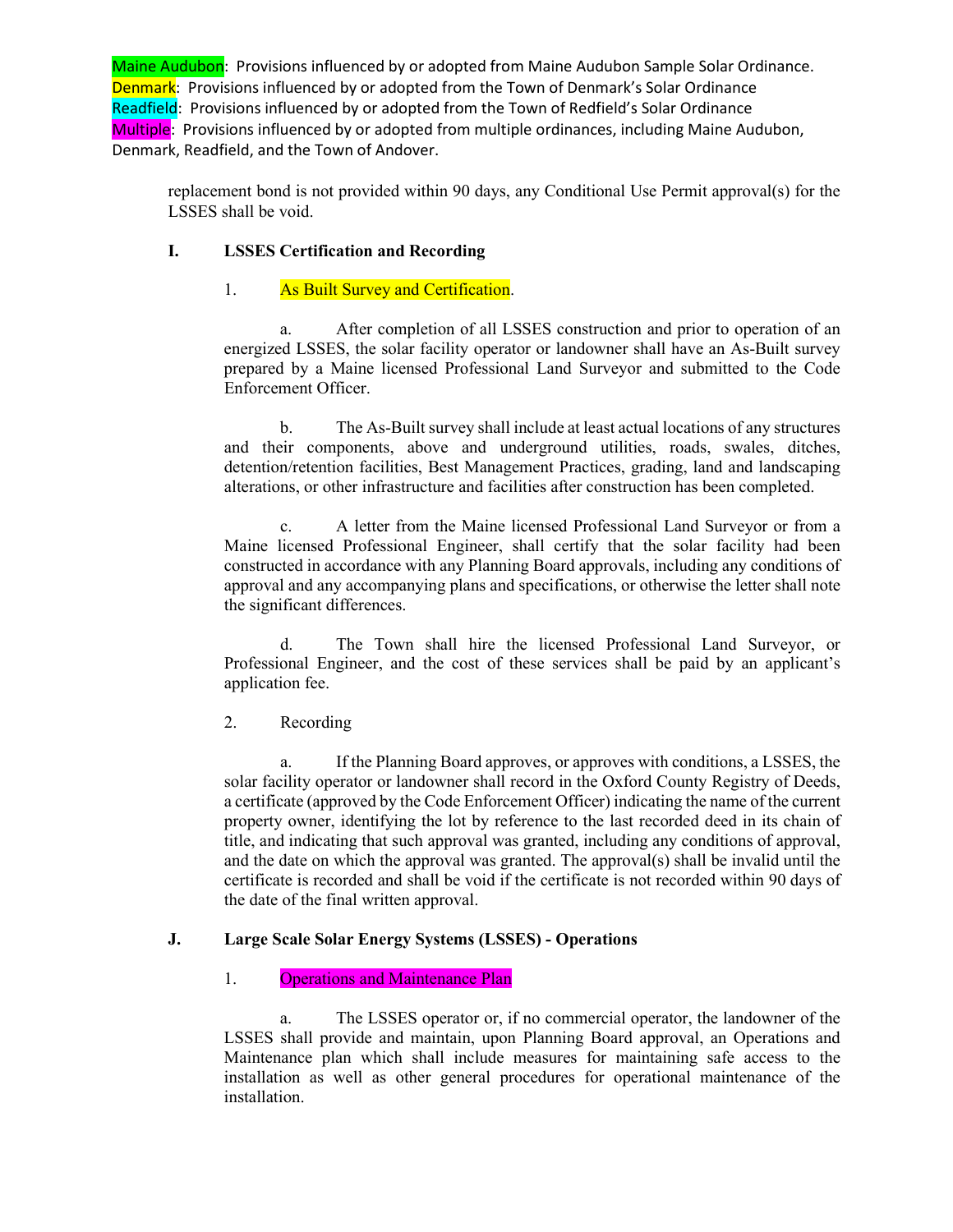> b. The Operations and Maintenance plan shall be submitted to the Code Enforcement Officer and kept on file in his/her office.

2. Ground-mounted LSSES shall not be placed within any legal easement or rightof- way location or be placed within any storm water conveyance system or in any other manner that would alter or impede storm water runoff from collecting in a constructed storm water conveyance system.

3. Before the start of any construction, the solar facility operator shall provide a copy of a Spill Prevention and Control Plan, or similar document, to the Code Enforcement Officer.

4. Prior to activation of the LSSES, the solar facility operator shall provide a written manual or guide to the Fire Chief and Code Enforcement Officer providing clear response information and instructions, including disconnection locations necessary for fire/emergency response.

### 5. Reports

a. LSSES reports produced by the LSSES operator or, if no commercial operator, the landowner for any public agencies, regulatory bodies, or power companies shall be simultaneously submitted to the Code Enforcement Officer.

b. The LSSES operator or landowner shall produce an annual report on the status of the LSSES operations, output, and maintenance, and shall submit the report to the Code Enforcement Officer by December 31 of each year.

c. Prior to operation of the LSSES, the LSSES operator or landowner shall have a letter report prepared by a Maine licensed Professional Engineer certifying that the LSSES has been constructed in accordance with any Planning Board approval(s), including conditions of approval, if any, and any accompanying plans and specifications and/or other submitted and approved documentation.

6. Any change in the ownership of a LSSES operator or any change in land ownership of the lot on which any LSSES is located shall be reported to the Code Enforcement Officer, in writing, and kept in the CEO's file. At the time of any change in ownership of an LSSES operator or lot owner, all new owners, whether persons or entities, shall be required to submit a new conditional use application and an updated Decommissioning Bond, in accordance with Section  $8.24(K)(b)$ .

### **K. LSSES Decommissioning, Removal, and Bonding**

In addition to any state laws related to the decommissioning of solar energy systems, the following provisions apply to LSSES constructed in Lovell.

1. Any LSSES hall be considered Decommissioned when: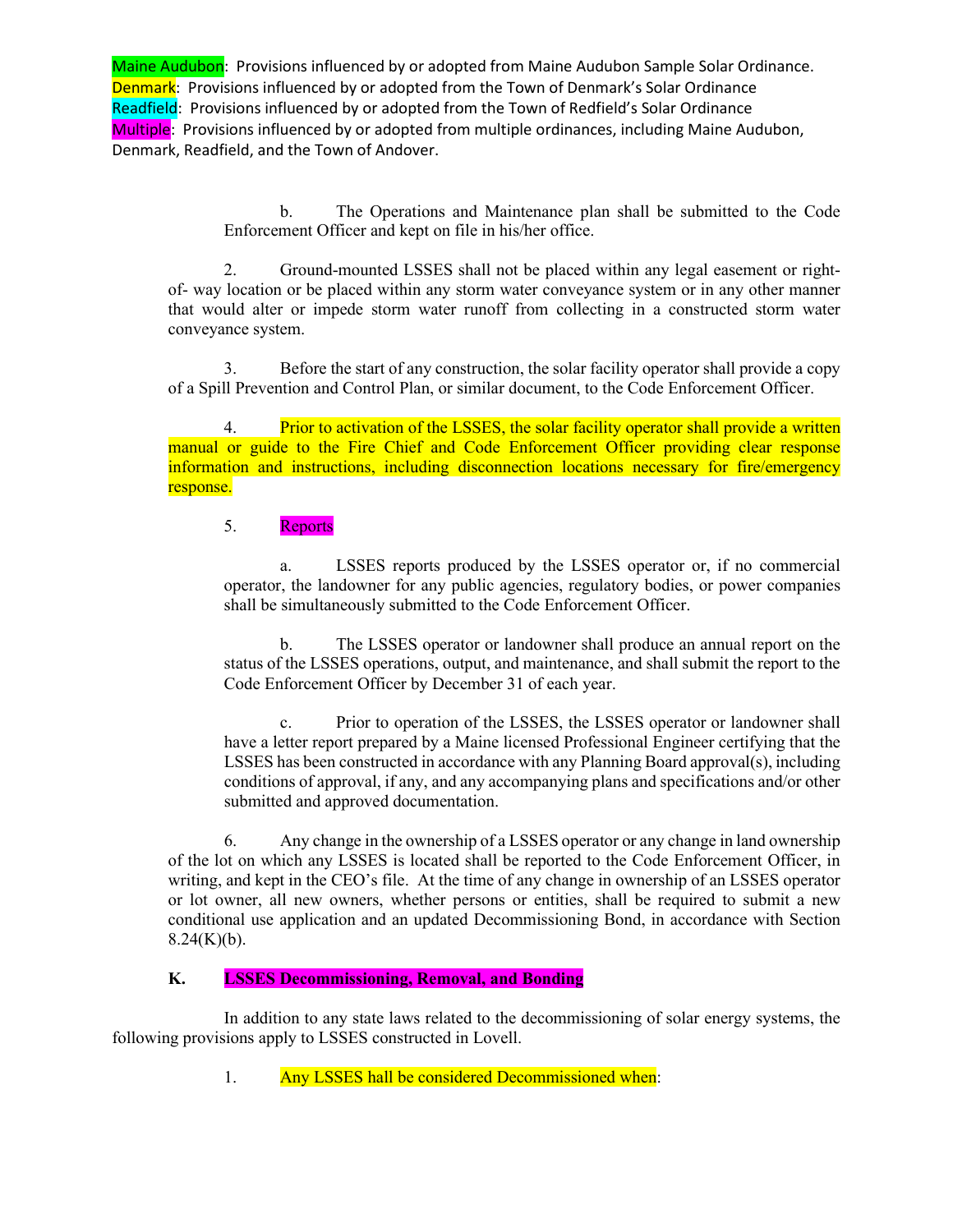> a. The LSSES has reached the end of its useful life, sustained casualty loss, or other significant damage, is not repaired or used or has reached a point of obsolescence and, after at least six consecutive months after any of these or similar events, the LSSES is declared Decommissioned by the Code Enforcement Officer; or,

> b. The LSSES fails to operate as designed for a period of six or more consecutive months and is declared Decommissioned by the Code Enforcement Officer; or,

> c. If the actions described in subsection (a) or (b) have not yet occurred, the solar facility operator or landowner may submit a written notice to the Town of Lovell declaring a Decommissioning of the LSSES, which notice shall provide a date of Decommissioning and state the status of the LSSES until the proposed decommissioning date.

2. The Date of Decommissioning shall be the date so declared by the Code Enforcement Officer or so provided in writing by the LSSES operator or, if no commercial operator, the landowner. The Code Enforcement Officer shall notify the solar facility operator or landowner by certified mail with signed receipt specifying, at a minimum, the Date of Decommissioning and that the LSSES must be removed, and the site be restored to its condition prior to development within 365 days. A copy of the notice shall be forwarded by the Code Enforcement Officer to the Select Board and Planning Board.

3. Decommissioning Process and Requirements

a. The LSSES operator or, if no commercial operator, the landowner shall commission a Phase I Environmental Site Assessment prior to any land disturbance. Should contamination be encountered or suspected, a Phase II Environmental Site Assessment shall be conducted. All discovered and encountered hazardous materials shall be removed and disposed of in accordance with all local, state, and federal regulations.

b. The LSSES operator or, if no commercial operator, the landowner shall be responsible for determining, applying for, and receiving all necessary Decommissioning permits from the Town and any state or federal agencies..

c. The LSSES operator or, if no commercial operator, the landowner shall remove all LSSES materials, including, but not limited to, all Solar Equipment, barriers, fencing, OH/UG electric wiring and conduits, foundations, auger screws, electrical equipment, panels, inverters, signage, buildings, concrete pads, batteries, transformers, and associated debris.

d. The LSSES operator or, if no commercial operator, the landowner shall remove all graveled areas and access ways unless the solar facility operator or landowner requests in writing for such to stay in place.

e. The LSSES operator or, if no commercial operator, the landowner shall remove all stormwater management and BMP's unless the solar facility operator or landowner requests in writing for such to stay in place.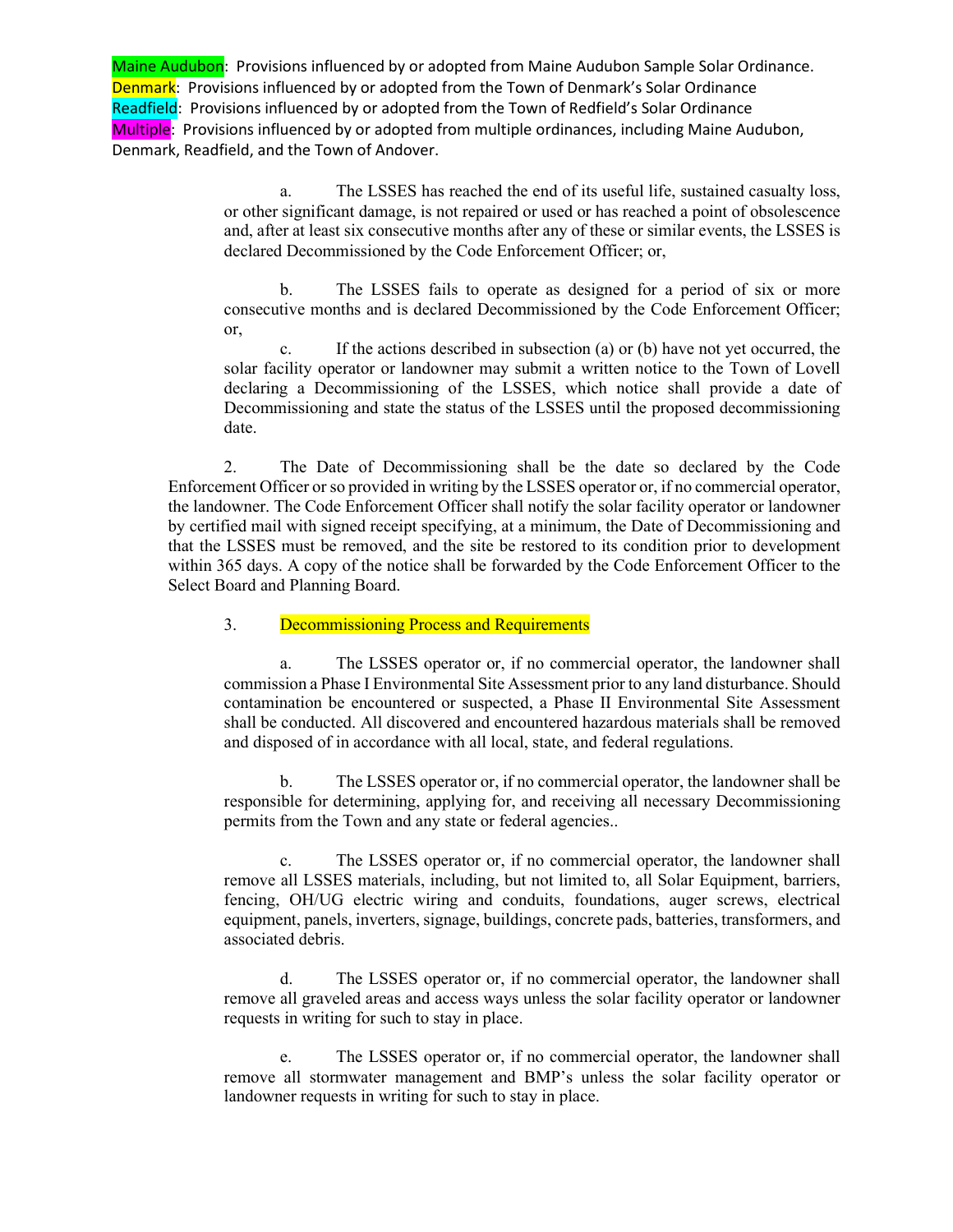> f. The LSSES operator or, if no commercial operator, the landowner shall stabilize all disturbed areas as necessary to minimize erosion, including, but not limited to, spreading topsoil, and revegetating with natural grasses and trees (a minimum of  $10 - 1\frac{1}{2}$ ") caliper trees per acre) native to the immediate area. Trees shall have a 90% survival rate after 2 years or be replaced. Replacement trees shall start a new 2-year period.

#### 4. **Decommissioning Bond**

a. Before issuance of any building permit for a LSSES, the applicant or initial solar facility operator, or other entity approved by the Code Enforcement Officer, shall provide a Decommissioning Bond in form and substance approved by the Municipal Officers of the Town of Lovell and made payable to the Town of Lovell for all costs associated with the Decommissioning of the LSSES.

b. The initial value of the Decommissioning Bond shall be equal to 150 percent of the estimated cost of Decommissioning the LSSES. At the end of the fifth year of operation of the LSSES and for each successive 5-year period that the LSSES is in operation, the LSSES operator or, if no commercial operator, the landowner shall be required to submit an updated cost estimate to the Code Enforcement Officer, which estimate shall be prepared by a third-party entity and shall be paid for by the LSSES operator or landowner. The Municipal Officers of the Town of Lovell shall have the authority to reasonably accept or not accept the cost estimate value $(s)$ . Within 90 days of acceptance by the Municipal Officers of the Town of Lovell, the operator or landowner shall provide the Town of Lovell with a new Decommissioning Bond in the amount equal to 150 percent of the new estimate. The value of any Decommissioning Bond shall not include the net salvage value of any Solar Related Equipment or any utility, collector, or transmission lines.

c. Any Decommissioning Bond shall be of form and substance reasonably acceptable to the Municipal Officers of the Town of Lovell and shall detail the conditions of the bond, the method for release of the entire bond or portions of the bond to the Town of Lovell, and the procedure for the collection by the Town of Lovell. The bond documents shall specifically reference the subject LSSES. The Decommissioning Bond shall include a provision granting and guaranteeing the Town of Lovell the authority to access the funds and property and perform the Decommissioning of the LSSES if the solar facility operator or landowner fail to meet their obligations to fully and properly remove the LSSES.

d. The LSSES operator or, if no commercial operator, the landowner shall be responsible for notifying the Code Enforcement Officer in writing if the Decommissioning Bond is revoked or is no longer valid or in force within 30 days of the operator's receipt of notice of same. Within 90 days of such an event, the operator or landowner shall provide the Town of Lovell with a replacement Decommissioning Bond that is reasonably found acceptable by the Municipal Officers of the Town of Lovell. If an acceptable replacement bond is not provided within 90 days, any Conditional Use Permit approval(s) for the LSSES shall be void.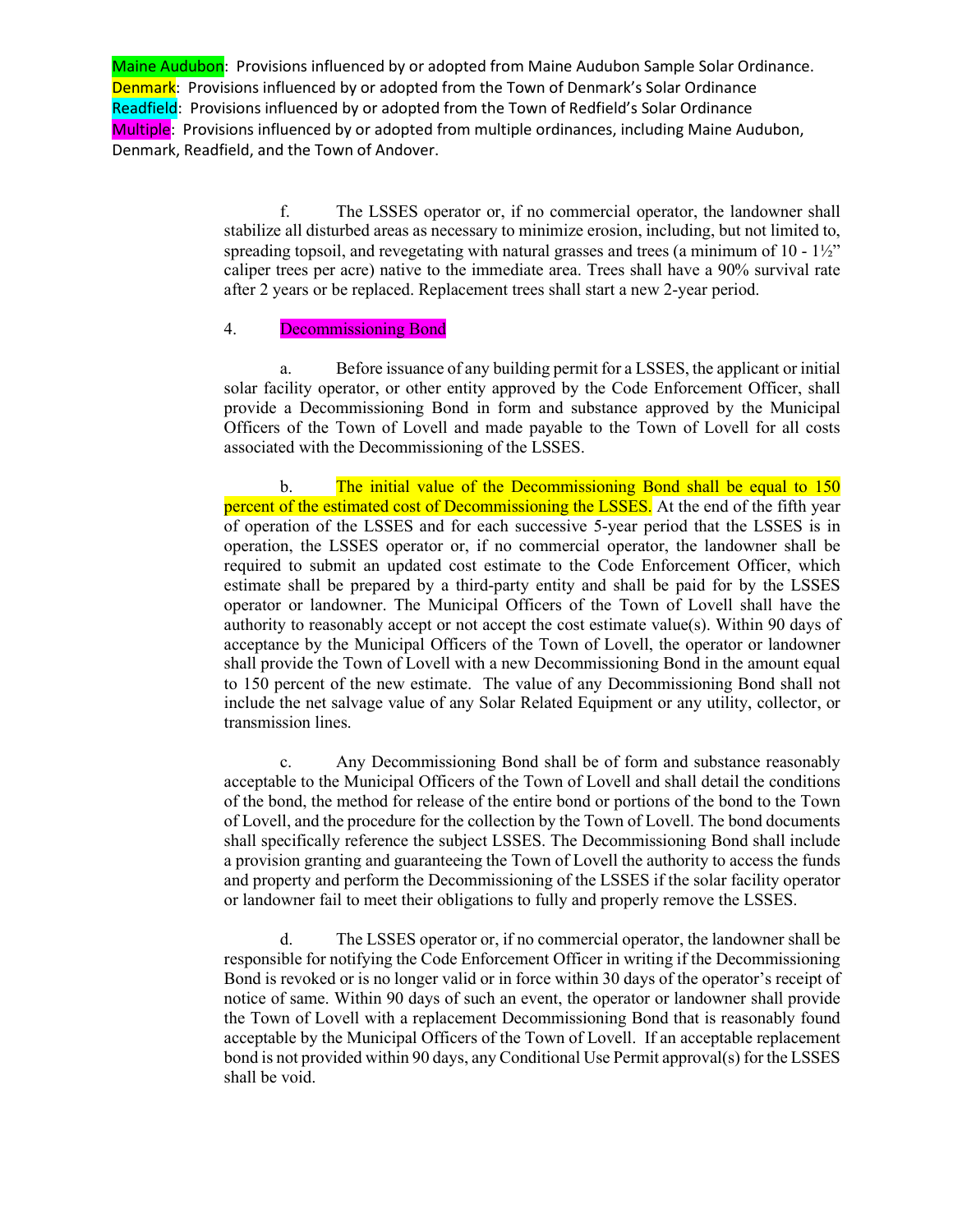> e. The Decommissioning Bond or replacement bond must be kept in effect throughout the lifetime of the LSSES. The LSSES operator or, if no commercial operator, the landowner may apply to the Municipal Officers of the Town of Lovell for the release of the Decommissioning Bond at such time that:

i. A Certification, prepared by a Maine licensed Professional Engineer experienced in such matters, is provided by the solar facility operator or landowner reporting that the LSSES has been Decommissioned as required by this Ordinance and as required by any Town of Lovell approval or applicable conditions of approval, and

ii. All Decommissioning requirements and activities are found to be satisfactorily complete by the Code Enforcement Officer and the Municipal Officers of the Town of Lovell.

f. If the LSSES operator or, if no commercial operator, the landowner fails to Decommission the LSSES as required by this Ordinance and as required by any applicable conditions of approval, the Town of Lovell will use reasonable effort to notify the solar facility operator or landowner of its intent to use the Decommissioning Bond and use any and all legal or available means necessary to Decommission the LSSES.

g. Any LSSES Decommissioning costs exceeding the proceeds of the Decommissioning Bond and incurred by (and/or to be incurred by) the Town of Lovell shall be funded by the LSSES operator or, if no commercial operator, the landowner within 30 days of such notice. Failing receipt of such funding, the Town of Lovell shall use any and all legal or available means necessary to recover the excess costs, and any costs of such recovery, which means may include imposing a Special tax and/or a tax lien on the real estate of the LSSES.

#### 5. Waiver

The Planning Board shall have the authority to waive any provision or requirement of this Solar Energy Systems Section of the Zoning Ordinance of the Town of Lovell, Maine should the Planning Board determine that any requested waiver is in the public interest, is consistent with the purpose and intent of this Section, and will not have a significant, adverse effect upon public safety and the environment. To consider and grant a waiver:

a. The applicant must submit a written waiver request to the Planning Board citing the relevant Ordinance provision and stating the relief sought and the reasons for the relief.

b. To be approved, the waiver request must receive a unanimous vote from the Planning Board.

c. The Planning Board shall include in its records a statement of the waiver request and the reasons or factual findings for the granting of any waiver.